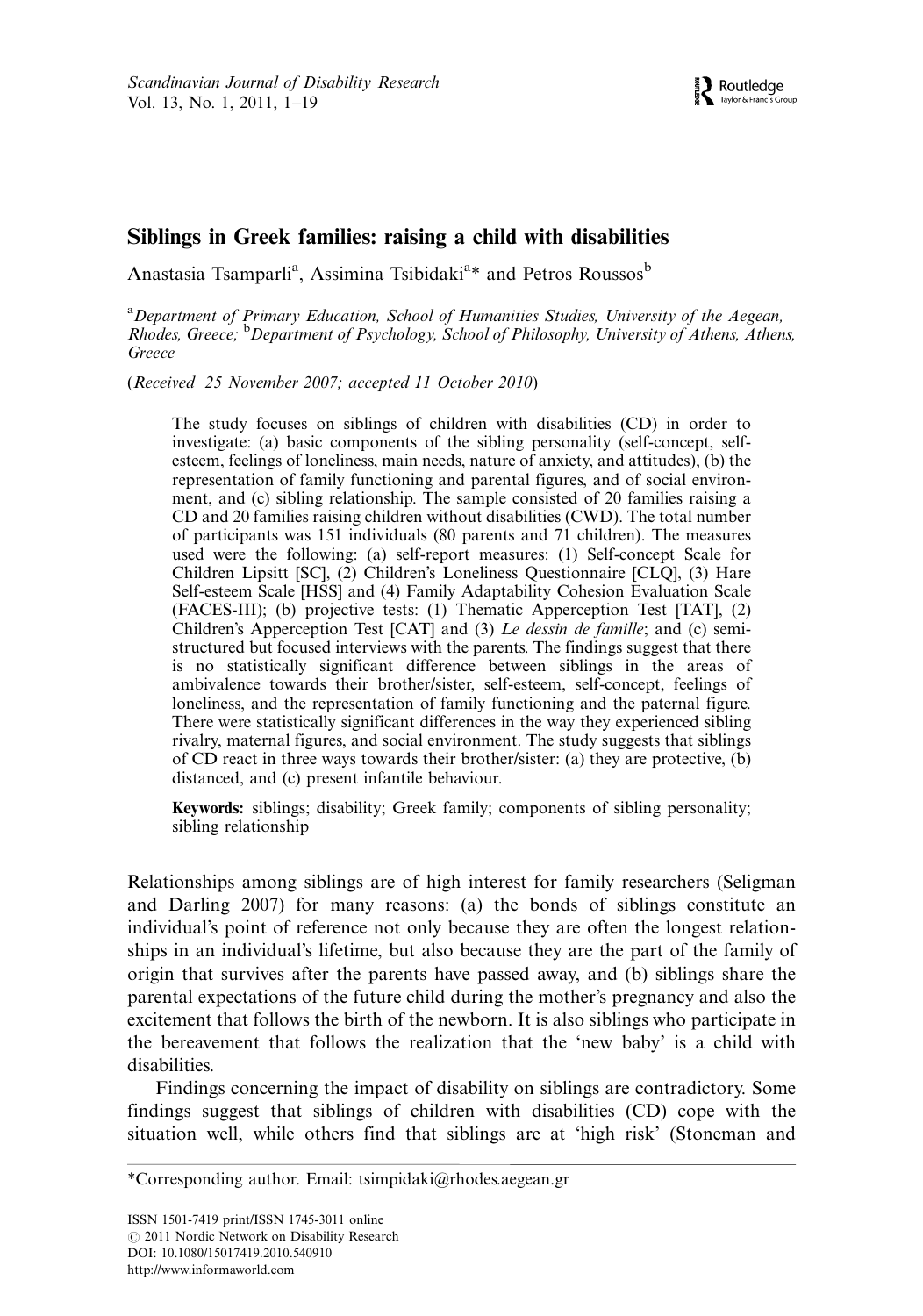Berman 1993; Powell and Gallagher 1993). Living with a brother/sister with disabilities may have a negative impact on the sibling's bond and lead to negative psychological consequences for the siblings of the CD (Crnic, Friedrich, and Greenberg 1983; Byrne and Cunningham 1985). On the other hand, research findings suggest that the presence of a CD may have a positive effect on the personality of their siblings (Eisenberg, Baker, and Blacher 1998; Purcell and Floyd 1999; Cuskelly and Gunn 2000; Seligman and Darling 2007). In this case, siblings seem to adapt themselves to the condition of disability (Tritt and Esses 1988). Especially, where the parents are competent and supportive, siblings may also benefit from association with their brothers or sisters with disabilities because of increased opportunity to enact teaching, helping, and caregiving (Stoneman and Brody 1981; Wai-Ping Li-Tsang, Kwai-Sang Yau, and Kong Yuen 2001)

According to other findings, siblings of CD are far more responsible and mature for their age: an indication that they may be assigned more responsibility than they should for their age and therefore run the risk of being 'parentified' (Blacher 1984). Research findings indicate that these children exhibit high levels of altruism and tolerance to other people and also choose professions that are related to education and provision of services. Their self-esteem is high, probably due to the fact that the presence of a CD is there to remind them that their development is following its natural course (Woolfson 1991).

The concept of self-esteem refers to an individual's sense of his or her value or worth, or the extent to which a person values, approves of, appreciates, prizes, or likes him or herself (Blascovich and Tomaka 1991). According to research findings there are no differences in the self-esteem of siblings of children with or without disabilities (Hannah and Midlarsky 1999; Argirakouli and Zafeiropoulou 2003). Self-concept refers to the representation an individual has for himself; that is, how he perceives his body image as well as his social role (Coopersmith 1967). Researchers have often assumed that having a CD would damage children's self-concepts. Since 1990 (Stoneman 2001), researchers studying CD with a wide range of disabilities have overwhelmingly found no differences in self-concept or in perceived competence between groups of children who do and do not have a sibling with disabilities (e.g. McMahon et al. 2001; Roeyers and Busse 2003; Singhi, Malhi, and Dwarka 2002, as cited in Stoneman 2001).

Loneliness among these children has attracted research interest. Loneliness is an emotional state in which a person experiences a powerful feeling of emptiness and isolation. Loneliness is more than the feeling of wanting company or wanting to do something with another person. Loneliness has been defined as the aversive state experienced when a discrepancy exists between the interpersonal relationships one wishes to have, and those one perceives they currently have (Peplau and Pelman 1982). One of the main hypothesis has been that siblings of children with disabilities feel neglected, socially excluded, and lonely because parents spend more time with the CD than with his/her siblings. On the contrary, research findings suggest that siblings of CD do not experience higher levels of loneliness or social exclusion (Kaminsky and Dewey 2002), they develop a warm relationship with their siblings, and there are less possibilities of developing conflictual relationships characterized by jealousy (Nixon and Cummings 1999; Stoneman 2001).

Siblings of CD often describe their relationship with mixed feelings: on one hand they feel that their bond with the brother/sister with disabilities is very strong and on the other that it presents difficulties. It is a bond experienced with love and hate, acceptance and frustration. It has also been reported that siblings of CD present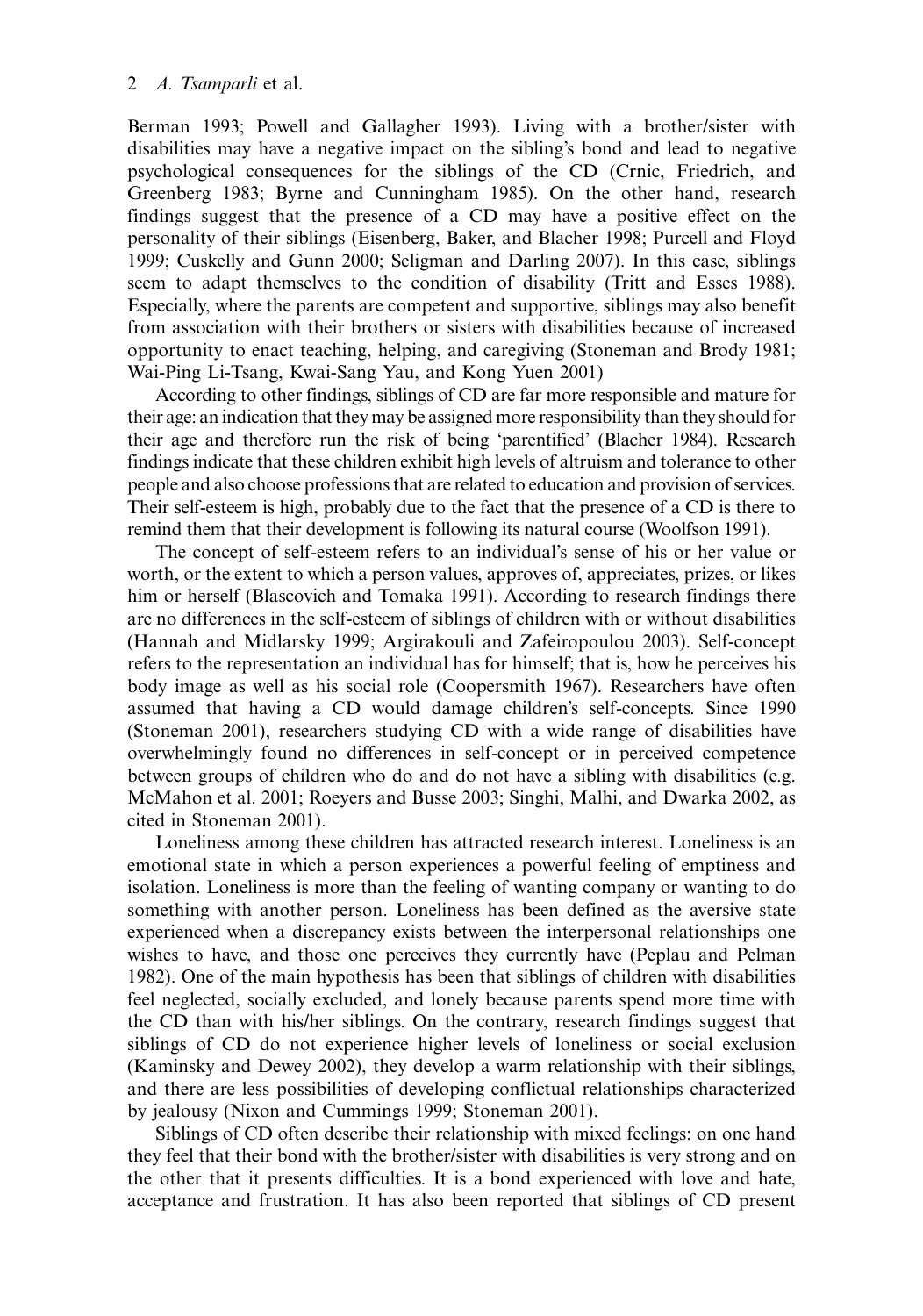stronger feelings towards their sibling compared to siblings of CWD (Contact a Family 2001). It can, therefore, be said that certain siblings adapt to the presence of the disability and some do not (Seligman and Darling 2007). Some of the factors that seem to affect the degree of adaptation are: the type of disability, the behaviour of the CD, the quality of the marital relationship, the quality of the parental relationship, the quality of the parental relationship with the child with disabilities, and the degree of the emotional maturity of the parental personality (Dale 1996).

The effect of chronic illness or disability on family functioning has been studied primarily from the point of view of the parents (Engstrom 1992). Few researchers have assessed siblings' perceptions of family functioning in families raising CD. However, some studies have examined siblings' perceptions of family relationships. Siblings of children with cystic fibrosis and asthma viewed the chronic conditions as having positive and negative effects (Derouin and Jessee 1996; Gallo and Szychlinski 2003). Many studies suggest that there are no differences in family functioning among families of children with or without disabilities (Dyson 1997; Lamb and Billings 1997; Magil-Evans et al. 2001).

It should be noted that research based on self-reported measures on the personality of siblings of a CD as well as the ways they experience their family and social environment is very limited. The present study aims to contribute to this area by focusing on how siblings of a child with disabilities experience their family (representation of family functioning and parental figures) and social environment (how siblings envisage their immediate relational network: extended family and friends) to depict the presence or absence of certain components of their personality (self-esteem, sources of anxiety, main needs, feelings of loneliness, feelings of rivalry), and also try to compare them to the siblings of children without disabilities.

The study aims to examine the following questions:

- (1) What kind of basic personality components (self-concept, self-esteem, feeling of loneliness, main needs, nature of anxiety, and attitudes) present in siblings?
- (2) How do siblings represent their family (family functioning, parental figures) and social environment?
- (3) What kind of sibling relationship do they present?
- (4) Are there any differences in the above parameters between siblings of children with or without disabilities?

#### Methodology

#### **Participants**

Research participants were 40 nuclear families: 20 raising a CD (experimental group) and 20 with a child without disability (CWD) (control group). All families were nuclear and intact. It was the first marriage of parents and all families had children of school age. All were of a middle socioeconomic class. This was assumed by information derived from the parents' occupation and income.

The total number of research participants was 151 persons (80 parents and 71 children: 20 CD and 51 siblings). Each research group had 47 children (total 94: 74 siblings and 20 CD). We collected information for all children from the parents; however, research instruments were administered to 51 out of 74 siblings. That is: 17 siblings of CD and 34 siblings of CWD. The administration of the tests to all siblings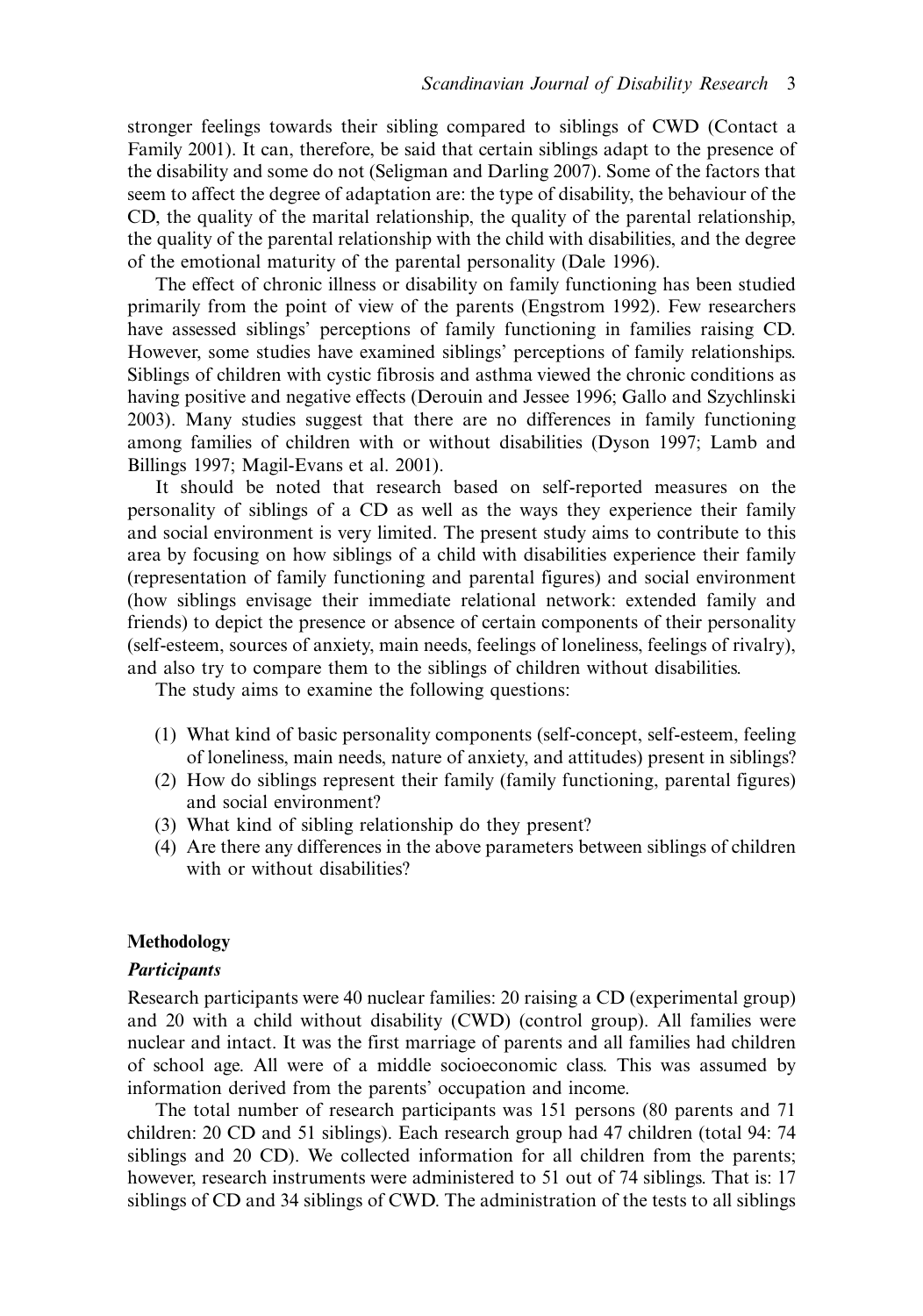|                                                      | Sisters of a<br>CD<br>$N = 10$ | Sisters of<br><b>CWD</b><br>$N = 19$ | Brothers of a<br>CD<br>$N = 7$ | Brothers of<br><b>CWD</b><br>$N = 15$ |
|------------------------------------------------------|--------------------------------|--------------------------------------|--------------------------------|---------------------------------------|
| Siblings' birth order                                |                                |                                      |                                |                                       |
| First child                                          | $5(50\%)$                      | 7(37%)                               | 2 $(28.6\%)$                   | $10(66.7\%)$                          |
| Second child                                         | $5(50\%)$                      | $10(53\%)$                           | $4(57.1\%)$                    | $3(20\%)$                             |
| Third child                                          |                                | 2 $(10\%)$                           | $1(14.3\%)$                    | $2(13.3\%)$                           |
| Siblings' education                                  |                                |                                      |                                |                                       |
| They do not follow school (age)<br>under four years) | $1(10\%)$                      | 4 $(21\%)$                           |                                |                                       |
| Elementary school                                    | 4 $(40\%)$                     | 7(37%)                               | $4(57.1\%)$                    | $9(60\%)$                             |
| High School                                          | $2(20\%)$                      | 4 $(21%)$                            | 2 $(28.6\%)$                   | 4 $(26.7\%)$                          |
| Lyceum                                               | $1(10\%)$                      | 2 $(10.5\%)$                         |                                |                                       |
| University                                           | $2(20\%)$                      | 2 $(10.5\%)$                         | $1(14.3\%)$                    | $2(13.3\%)$                           |

Table 1. Siblings' demographics of birth order and education

was not possible for two reasons: some siblings were too young to be administered the tests  $(1.5-3$  years: 6 siblings of CD and 8 siblings of CWD) and some siblings resided abroad (4 siblings of CD and 5 siblings of CWD).

Siblings of CD were: 7 boys, age range:  $7-18$  (mean: 9, SD = 4.83 years) and 10 girls, age range:  $4-21$  (mean: 13.30, SD = 5.42 years). Siblings of CWD were: 15 boys, age range:  $4-22$  (mean:  $10.60$ ,  $SD = 5.10$  years) and 19 girls, age range:  $3-23$ (mean: 13,  $SD = 6.01$  years). Table 1 shows the demographic characteristics of siblings related to birth order and education.

The total number of CD was 20 (10 boys and 10 girls). Age range: 4 to 12 years  $(\text{mean} = 8.07, SD = 3.02 \text{ years})$ . The types of disabilities were the following: 6 children with cerebral palsy  $(30\%)$ , 6 with mental disability  $(30\%)$ , 2 with autism  $(10\%)$ , 2 with multiple disabilities  $(10\%)$ , 2 with emotional and behavioural difficulties  $(10\%)$ , 1 with syndrome Klinefelter  $(5\%)$ , and 1 with syndrome Simpson-Golabi-Behmel (SGB) (5%). Diagnosis took place at different times of the child's life: 14 children (70%) were diagnosed immediately after birth, 4 (30%) during the preschool period, and 2 (10%) during primary school. The families were randomly selected. The selection took place in two phases: firstly, families raising a CD were randomly selected from archives/catalogues of the Association of Children with Disabilities of Dodecanese, and secondly, families with CWD were randomly selected from the directory of the 11 municipalities of Rhodes. The sample of families raising a CD was composed with the following criteria: (a) all families were intact, (b) the age of the CD varied between 7 and 12 years old, (c) the child lived with his/her family, (d) all the families of the sample were permanent residents of the locality (island of Rhodes), and (e) the child was the only individual in the family who presented the disability.

The participant families were at first contacted by phone and then visited at their home. At the initial visit parents signed a consent form. Participants were assured that their anonymity would be respected. At the completion of the research, a summary of the study and a thank-you note for their participation were sent to each family.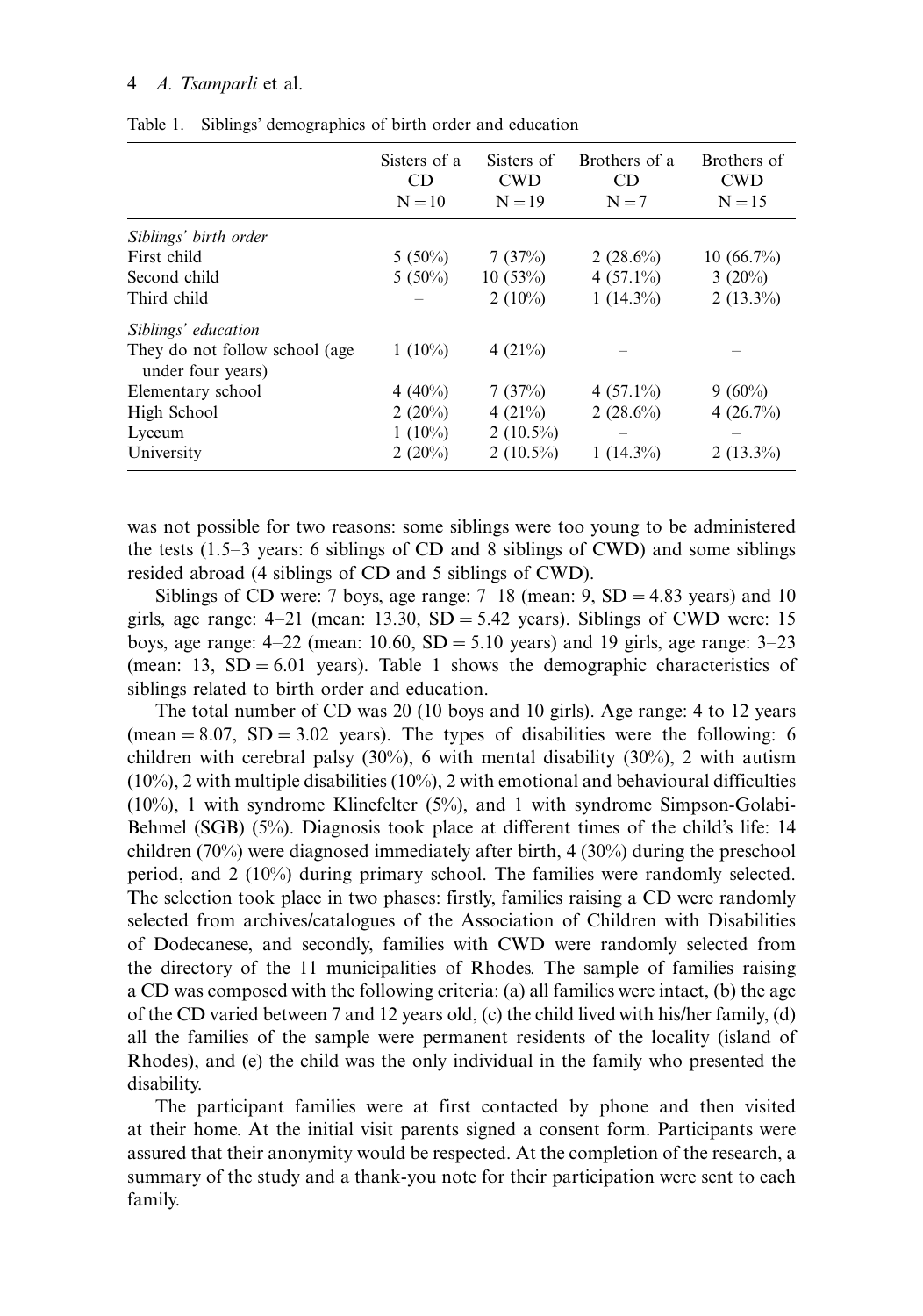#### Measures

The data was collected with the following instruments:

(I) Siblings 10 years old and over  $(N = 22, 8$  siblings of CD: 2 boys and 6 girls, and 14 siblings of CWD: 5 boys and 9 girls) were administered the following self-reported measures:

- (1) Self-concept Scale for Children Lipsitt [SC] (Lipsitt 1958). This scale evaluates the child's representation of self and consists of 22 descriptive adjectives tapping children's feelings about themselves, which are responded to on 5-point scales. Three of these adjectives (items 10, 17, and 20) are considered negative while the rest are positive. The SC is one of the few self-report measures available that can be used with children from approximately the fourth grade up. Higher scores on the SC reflect higher self-concept. No data on internal consistency has been reported. However, two-week test/retest correlations range from 0.73 to 0.91 indicating good stability.
- (2) Children's Loneliness Questionnaire [CLQ] (Asher and Wheeler 1985). This test evaluates the feelings of loneliness of children over eight years old. The CLQ includes 16 primary items focused on children's feelings of loneliness, social adequacy versus inadequacy, and subjective estimations of peer status. Eight 'filler' items that ask about children's hobbies and other activities are included to help children feel more relaxed and open about expressing their feelings. CLQ has excellent internal consistency with an alpha of 0.90 for the 16 primary items. A one-year test/retest correlation of 0.55 suggests fairly good long-term stability.
- (3) Hare Self-esteem Scale [HSS] (Hare 1985). The HSS is a 30-item instrument that measures self-esteem of school-age children 10 years and above. The HSS consists of three 10-item subscales that are arena-specific (peer, school, and home) and presented as distinct units. The sum of all 30 items is viewed as a general self-esteem measure. No internal consistency data has been reported. Test/retest correlations indicate fair stability with three-month correlations ranging from 0.56 to 0.65 for the three subscales and 0.74 for the general scale.
- (4) Family Adaptability Cohesion Evaluation Scale (FACES-III) (Olson 1986). The test was used as a self-report measure of functioning. FACES-III is a 20 item, paper-and-pencil scale, which estimates the real and ideal type of family functioning. Each item has a 5-point response option. FACES-III is designed to be given twice. One form asks each member to describe the family; the other asks how each member would like the family to be. The scale is first completed with the instruction to family members to 'Describe your family now'; then they are asked to respond to, 'Ideally, how would you like your family to be?' The scales have been standardized and consist of two dimensions, cohesion and adaptability. Adaptation and cohesion are classified into different categories. This scale speaks of four levels of family cohesion: connected, separated, enmeshed, or disengaged. There are also four levels of family adaptability: very flexible, flexible, structured, rigid or chaotic. This creates 16 possible family systems: four balanced on dimensions, four extreme on both dimensions, and eight on mid-range. A family can be described according to the combination of two dimensions' categories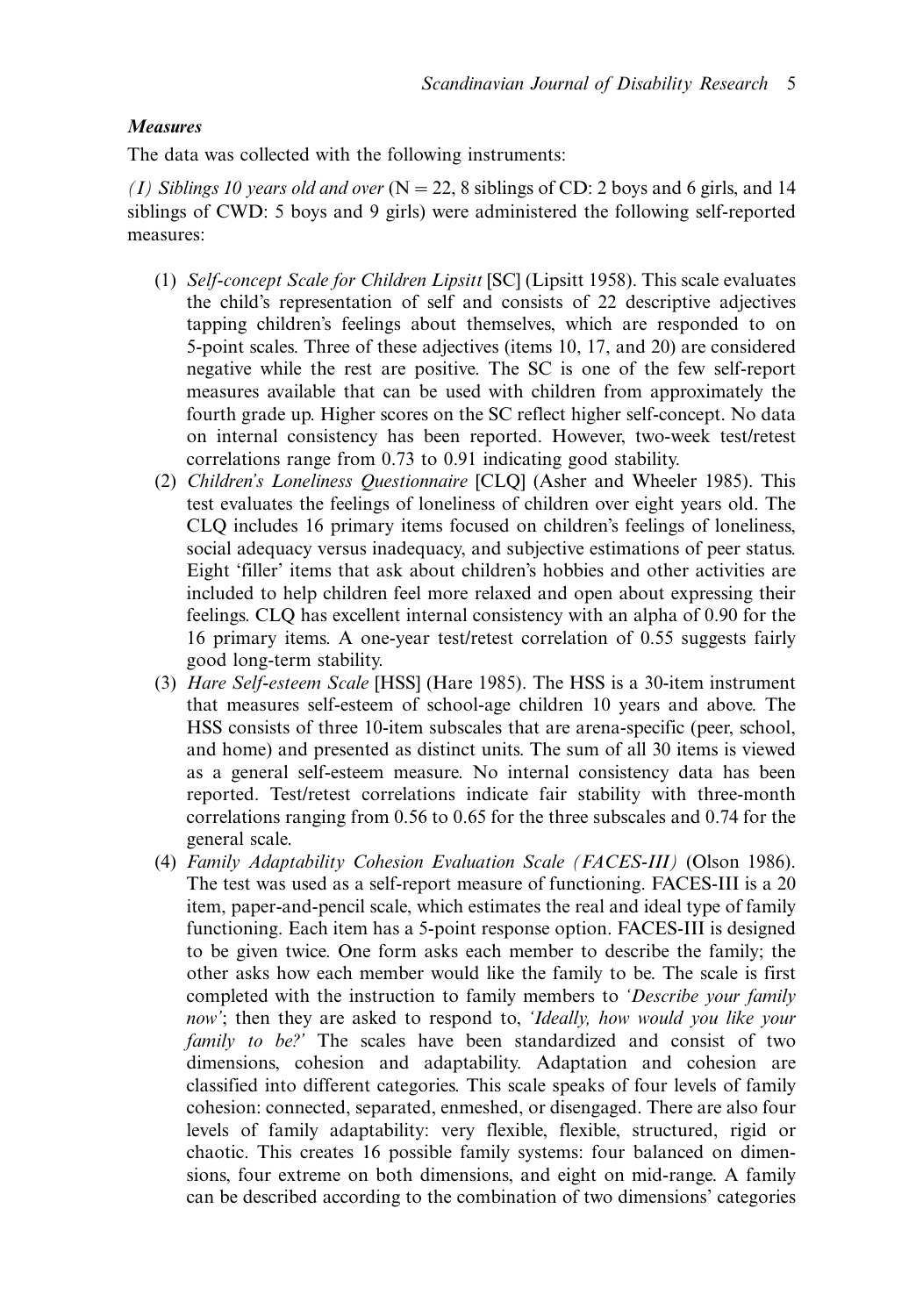(e.g. flexible separated or rigidly disengaged). Established norms indicate that high scores on the two dimensions refer to balanced types of families, moderate scores to mid-range types, and low scores to extreme types of families. The FACES-III scale has been translated into Greek by V. Papageorgiou and G. Simos and it has been standardized and adapted to Greek by A. Bibou, A. Stogiannidou, V. Papageorgiou, and G. Kioseoglou (2002) as cited in Stalikas, Triliva, and Roussi 2002). The reliability of internal consistency (Cronbach's alpha) was 0.97 for cohesion and 0.96 for adaptability.

(5) Thematic Apperception Test [TAT] (Murray 1943). It is a projective test addressed to individuals up to 10 years old.

(II) Siblings aged  $3-10$  (N = 29, 9 siblings of CD: 5 boys and 4 girls; and 20 siblings of CWD: 10 boys and 10 girls) were administered:

- (1) Children's Apperception Test [CAT] (Bellak and Sorel-Bellak 1968). The administration of the projective tests TAT and CAT focused on the following areas:
	- (a) self-representation: how do the subjects describe themselves,
	- (b) the main needs such as need for: dependence/protection, acceptance, autonomy/independence, achievement/evolution, play, recognition,
	- (c) the nature of the anxiety (e.g. fear of physical harm, of lacking or losing love, and of being deserted),
	- (d) the attitudes: the main stances (passivity, impulsivity) and the roles siblings undertake,
	- (e) the representation of parental figures, and
	- (f) the representation of social environment.
- (2) The test: Le dessin de famille (Corman 1990). This projective test is administered as follows: the administrator asks from each child to imagine a family and draw it. With this command the children are free to present how they see their own family, and how they represent a family as they experience it, through additions, omissions, modifications that potentially they would wish for their own family. When the children finish the drawing, an interview follows. The interview includes the following questions:
	- (a) Could you tell me who these people are? What are they doing? Where are they?
	- (b) Of all persons, who is the best? Why?
	- (c) Who is least good? Why?
	- (d) Who is most happy? Why?
	- (e) Who is the least happy? Why?
	- (f) If you were in this family, who would you like to be? Why?
- (3) The following parameters were examined in the family design test:
	- (a) the main figures,
	- (b) the indicators of preferences/identifications,
	- (c) the person with whom the child identifies,
	- (d) the persons who are undervalued or rejected,
	- (e) whether the family described by the child corresponds to the real one or is an imaginary one (that he/she would prefer),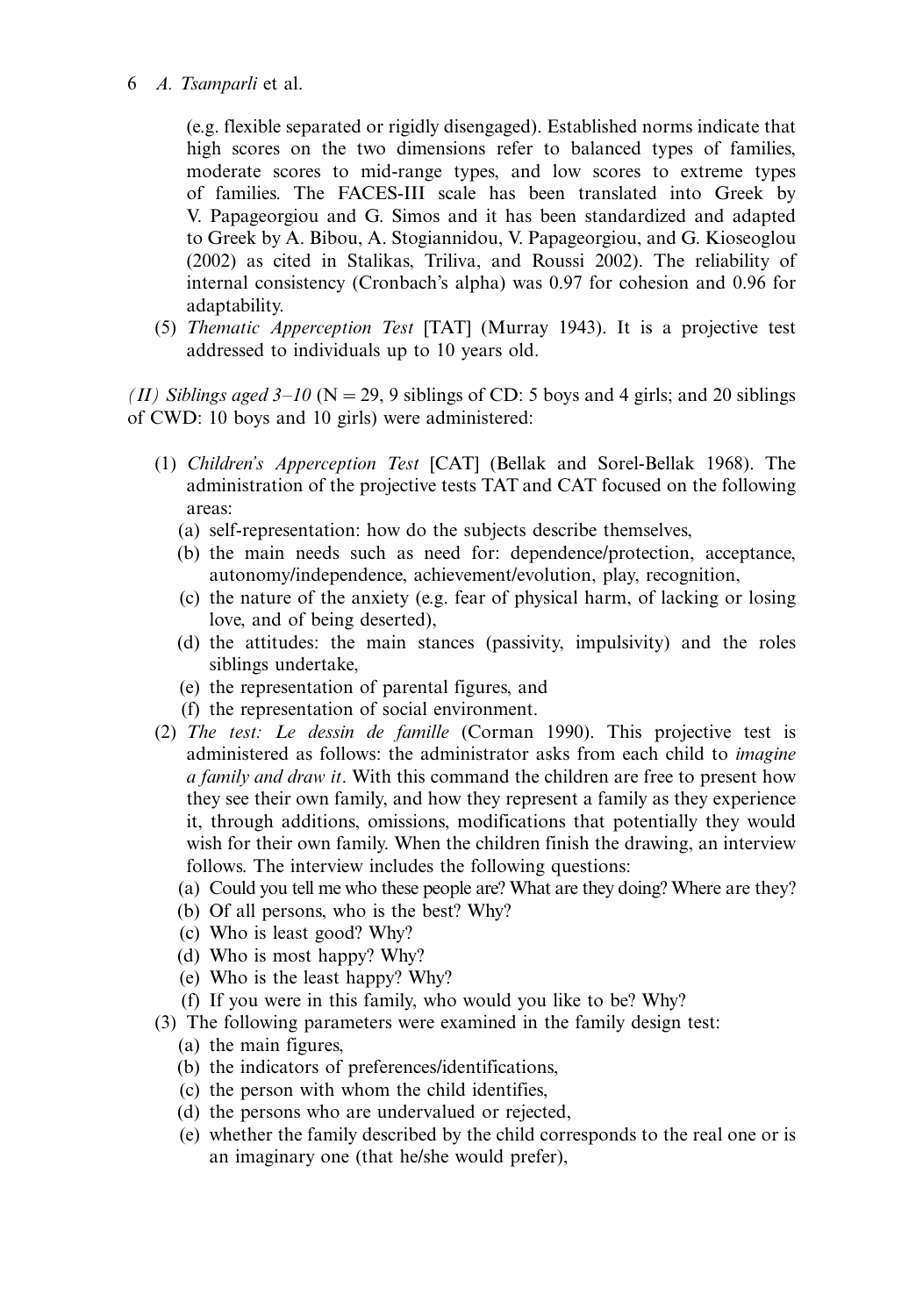- (f) comparison between the real family and the one described by the child, and
- (g) the sibling rivalry.

(III) Parents: Semi-structured but focused interviews were conducted with parents (Cox 1994). Qualitative interviews are a rich means of gathering information from families (Beitin 2008). Individual rather than joint interviews were conducted to ensure that all parents had ample opportunity to express their individual perspectives. Interviews were conducted using an interview guide (which it was constructed by the researchers) that contained questions addressing how parents describe their children's relationship.

The interviews were semi-structured. The questions asked were the following:

How would you describe the relationship between your children? What are, in your opinion, the feelings they have towards each other? How do your children spend their free time? Does x [name of the child with disabilities] feel closer to any sibling in particular? Do any of the siblings feel closer to x [child with disabilities] Who helps with the care of the child with disabilities?

## Procedure

All the research process took place in the family's home. The projective testing was done by two experienced clinicians. The children were individually tested and their stories were transcribed verbatim. After the tests had been administered, each of the stories was carefully studied. The stories were analyzed independently by three psychologists specialized on projective tests. There was complete agreement among the psychologists in 93% of the stories analysis. For the purpose of this research, we focused on the content of the stories and especially on the sibling's representation of parental figures (mother and father). We followed the idiographic interpretation which refers to evaluating the unique features of the subject's view of the world and relationships (Encyclopedia of Mental Disorders 2007).

Semi-structured interviews lasted approximately two hours with each sibling and parents. All interviews were tape recorded (with the consent of parents), transcribed verbatim, and analyzed using the method of content analysis. The key phrases were first obtained by frequency counts from the transcribed scripts. Then, these phrases were collected and formulated into several themes such as: basic characteristics of siblings' personality, sibling relationship, and representation of family and social environment. Interviews were broken down into siblings (girl/boy) and family (with/without a CD). Reliability was established by having an independent researcher (family therapist) who reviewed the scripts again and re-evaluated the themes formulated by the two researchers in order to make sure it was coherent with the scripts and to identify inconsistencies or omissions. An independent sample t-test criterion for two independent samples, the chi-square test, and the two-way ANOVA were performed on the quantitative data.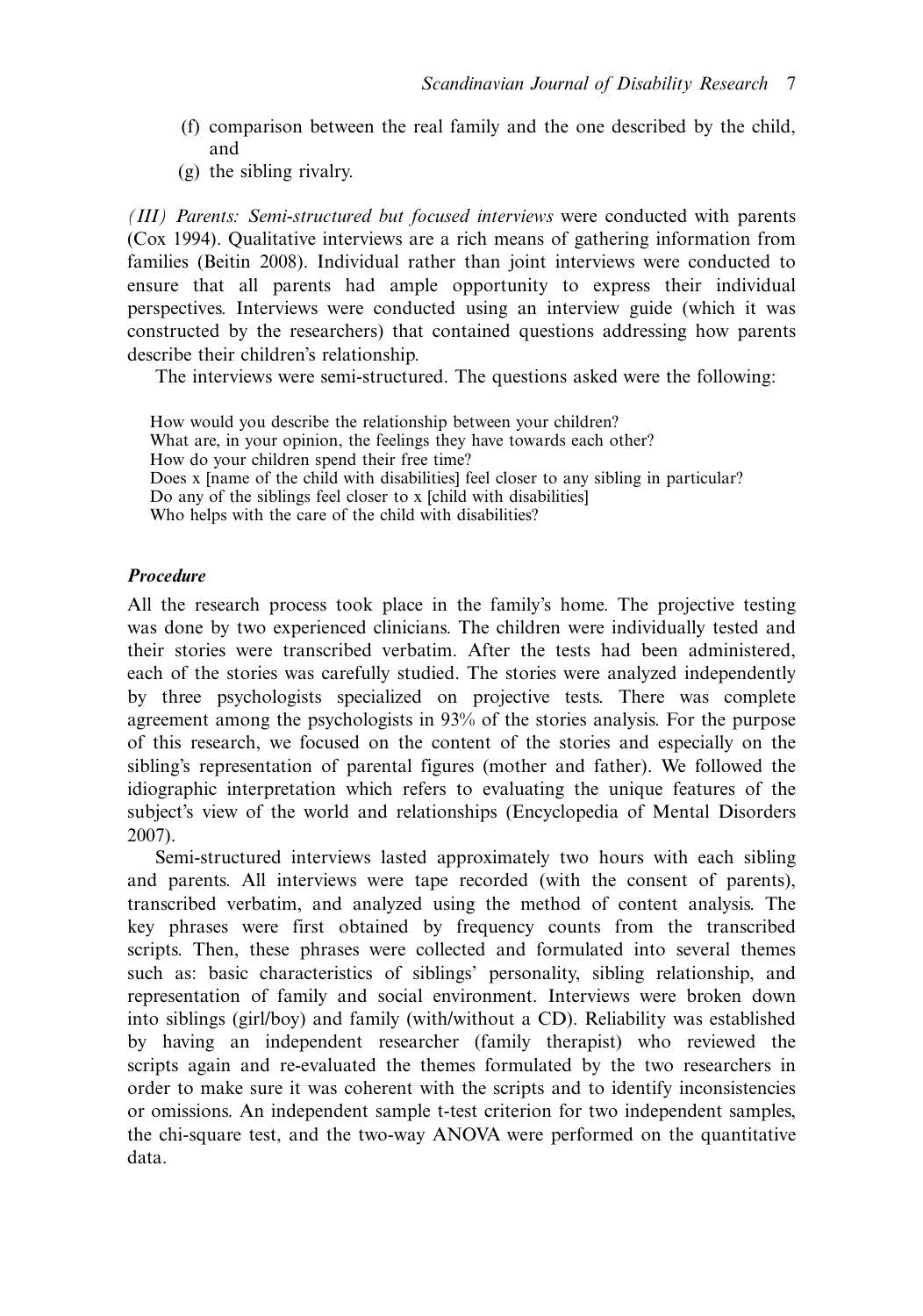#### Findings

The findings of this study refer to the following areas: (1) the basic components of siblings' personality, (2) the representation of family (family functioning and parental figures) and of social environment, and (3) the sibling relationship.

It should be noted that all the statistically significant findings are reported both in the tables and in the text. Findings which are not statistically significant are only presented in the tables.

#### (1) Basic components of siblings' personality

#### (a) Siblings' self-esteem

A t-test was performed on the HSS and showed that there was no statistically significant difference between the two research groups  $[t(58) = 1.126, n.s]$ . There were no significant differences in the means of the self-esteem of siblings of both research groups which declare high degree of self-esteem. For siblings of CD:  $M = 73.6$ ,  $SD = 6.46$  and for siblings of CWD:  $\mu = 73.6$ ,  $SD = 4.86$ . Analysis of two-way ANOVA showed that: (a) gender does not have a statistically significant effect on the self-esteem of siblings of both experimental and control groups  $[F(1, 18) = 0.36, n.s.]$ and (b) the variable 'group' in which siblings belong does not have a statistically significant effect on their self-esteem  $[F(1, 18) = 0.27, n.s.]$ .

#### (b) Siblings' self-concept

The administration of the SC scale showed no statistically significant difference between the research groups in the way they estimate self-concept  $[t(58) = 1.126, n.s]$ . For siblings of CD self-concept presents  $M = 84.4$ ,  $SD = 6.41$  and siblings of SWD:  $\mu = 84.4$ , SD = 5.26. Both scorings correspond to a high level of self-esteem. According to the analysis of two-way ANOVA: (a) the gender of the sibling has a statistically significant effect on the self-concept: Females present higher scores independently to whether they are sisters of a sibling with or without disabilities  $[F(1,$  $18$  = 5.72, p = 0.028], (b) the variable 'group' in which siblings belong does not have a statistically significant effect on their self-concept  $[F(1, 18) = 0.669$  n.s], and (c) the interaction between independent variables on the values of the dependent ones of the SC scale was not statistically significant, although sex seems to have a different effect when correlated to group (siblings of children with and without disabilities) for this particular scale  $[F(1, 18) = 2.093, n.s]$ .

The *self-concept* of siblings aged  $3-10$  in the projective tests is described as undifferentiated  $(33.3\%$  for siblings of CD and  $60.5\%$  for siblings of CWD), safe (22.2% and 30%), unhappy (33.3% and 15%), and inciting  $(11.1\%$ , a sibling of a CD). Other descriptions reported by siblings of SWD are: inadequate  $(5\%)$ , adequate (10%) and independent (5%). The siblings (in both groups) aged  $10-22$ years old describe themselves as safe (37.5% and 21.5%), independent (25% and 7.1%), and unsafe (12.5% and 7.1%). Other descriptions included adequate, lonely (12.5% for siblings of CD), and thoughtful and weak (21.5% and 14% for siblings of CWD).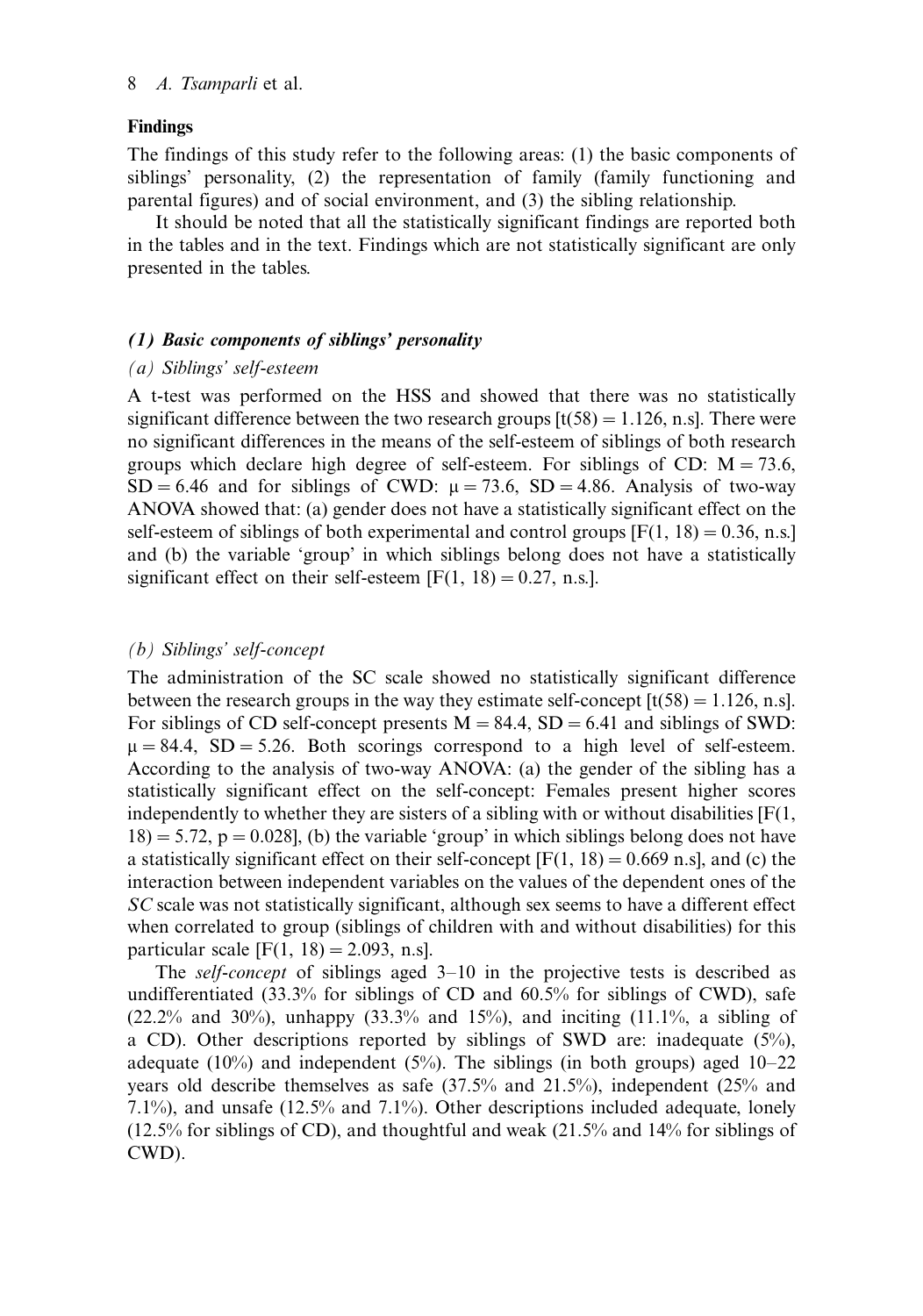## (c) Feelings of loneliness

There was no statistically significant difference in the way both research groups experience *loneliness*  $[t(20) = 1.135, n.s]$ . The scores of the CLQ showed that low levels of loneliness were experienced. The means do not present statistically significant differences:  $M = 34.1$ ,  $SD = 13.0$  for siblings of CD and  $M = 29.8$ ,  $SD = 4.85$  for siblings of CWD. A two-way ANOVA was performed on the CLQ scores and revealed that: (a) the sex of the sibling has statistically no significant effect on the degree of loneliness they experience  $[F(1, 18) = 1.042, n.s]$ , (b) the variable 'group' in which siblings belong did not have a statistically significant effect on the degree of loneliness  $[F(1, 18) = 0.243, n.s]$ , and (c) the interaction between independent variables on the values of the dependent ones of the CLQ was not statistically significant although sex seemed to have a different effect when correlated to each group in this particular questionnaire  $[F(1, 18) = 1.052, n.s]$ .

#### (d) Siblings' main needs

The *main needs of the siblings* of the age group  $3-10$  years are: need for dependence/ protection (33.3% and 25%), for primary needs (for food and clothing) (11.1% and 55%), avoidance of fear (33.3% and 20%), and for acceptance and play (11.1% for siblings of CD). Siblings aged  $10-22$  mostly need dependence/protection (25% and 42.3%), avoidance of fear (12.5% and 14%), autonomy/independence (12.5% and 14%), and acceptance (12.5% and 14%). Other needs for siblings of CD are for primary needs and for achievement/evolution (12.5), while for siblings of CWD are for play and recognition (7.1%).

#### (e) Siblings' nature of anxiety

The content of the siblings' anxieties (aged  $3-10$  years) are the following: the loss of material goods  $(11.1\%$  and  $60\%)$ , the loss of love  $(11.1 \text{ and } 20\%)$ , a possible attack  $(44.5\%$  and  $20\%)$ , of illness/death  $(22.2\%$  for siblings of CD) and natural damage/ destroy  $(11.1\%$  for siblings of CD). The content of anxiety of siblings aged  $10-22$ years old is linked to: failure  $(50\% \text{ and } 28.6\%)$ , the loss of love  $(25\% \text{ and } 50\%)$ , the loss of material goods (12.5% and 14%), the illness/death (12.5% for siblings of CD) and the disapproval (7.1% for siblings of CWD).

#### (f) Siblings' attitudes

The attitude of siblings in families raising a CWD is more passive than in the siblings of CD. Specifically, the attitude of siblings aged  $3-10$  years is: passive (55.5% and 80%), impulsive/instinctive (22.2% and 15%), with realism (11.1% and 5%) and energetic (11.1% for siblings of CD). Siblings aged  $10-22$  years old present the following attitudes: passive (50% and 71.5%), impulsive/instinctive (25% and 14%), energetic (25% for siblings of CD), and with realism (7.1% for siblings of CWD).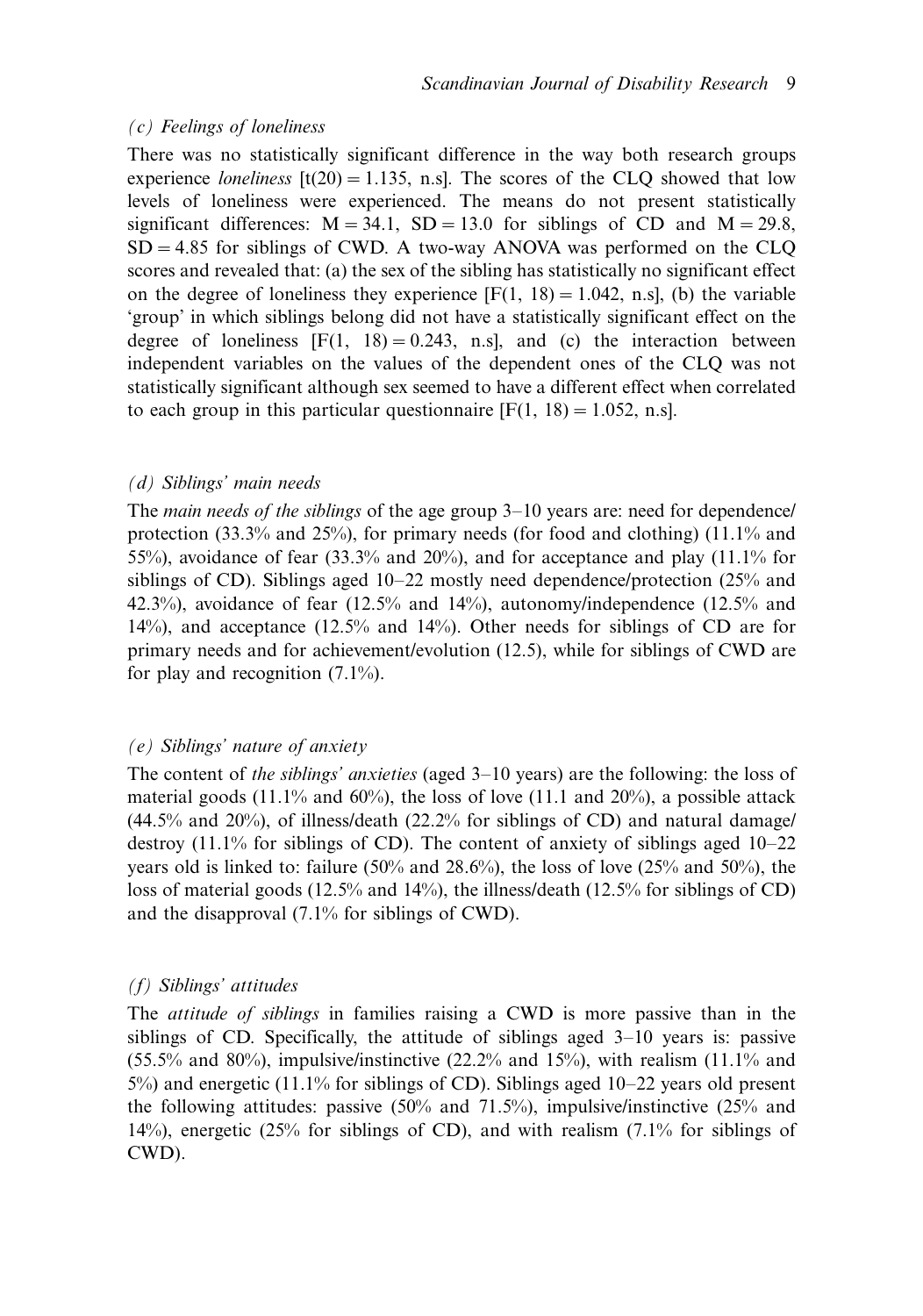## (2) Representation of the family (family functioning and parental figures)

## (a) Family functioning

Data analysis concerning how siblings (aged  $10-22$  years old) describe their family showed that they graded the family functioning as follows:

- Cohesion as: disengaged (50%), connected (37%), separated (13%) (siblings of CD); and connected  $(42.3\%)$ , disconnected  $(35.7\%)$ , separated  $(21.5\%)$ (siblings of CWD).
- Adaptability as: structured  $(62.5\%)$ , very flexible  $(25\%)$ , flexible  $(12.5\%)$ (siblings of CD); and structured  $(64.3\%)$ , flexible  $(21.5\%)$ , rigid  $(7.1\%)$ , and very flexible (7.1%) (siblings of CWD).
- Type of family as: mid-range type of family  $(50\%)$ , balanced type  $(50\%)$ (siblings of CD); and 'balanced' (57.2%), mid-range type of family (35.7%), extreme type  $(7.1\%)$  (siblings of CWD).

Data analysis concerning how siblings wish their family to be showed that they graded the ideal family functioning as follows:

- Cohesion as: enmeshed  $(37.5\%)$ , connected  $(25\%)$ , separated  $(25\%)$ , disconnected (12.5%) (siblings of CD,  $M = 3.8$ , SD = 1.98); and connected (35.7%), separated (28.6%) enmeshed (21.5%), disconnected (14%) (siblings of CWD).
- Adaptability as: structured  $(50\%)$ , very flexible  $(12.5\%)$ , flexible  $(37.5\%)$ (siblings of CD,  $M = 4.50$ ,  $SD = 1.69$ ); and structured (21.5%), flexible  $(28.6\%)$ , rigid  $(7.1\%)$  and very flexible  $(42.3\%)$  (siblings of CWD).
- Type of family as: balanced type  $(75%)$ , mid-range type of family  $(25%)$ (siblings CD); and balanced  $(86\%)$ , mid-range type of family  $(14\%)$  (siblings of CWD).

A two-way ANOVA was performed on the FACES-III scores in cohesion and revealed that: (a) the sex of the sibling has statistically no significant effect on the cohesion dimension that they experience  $[F(1, 18) = 1.266, n.s]$ , (b) the variable 'group' in which siblings belong did not have a statistically significant effect on the above dimension  $[F(1, 18) = 0.865, n.s]$ , and (c) the interaction between independent variables on the values of the dependent ones of the FACES relating to the total gradation of cohesion was not statistically significant [F(1,  $18) = 0.023$ , n.s].

A two-way ANOVA was performed on the FACES scores relating to total gradation of the adaptability and revealed that: (a) the sex of the sibling has statistically no significant effect on the adaptability they experience  $[F(1, 18) = 0.01]$ , n.s], (b) the variable 'group' in which siblings belong did not have a statistically significant effect on the adaptability  $[F(1, 18) = 1.116, n.s]$ , and (c) the interaction between independent variables on the values of the dependent ones of the FACES was not statistically significant although gender seemed to have a different effect when correlated to each group in this particular dimension  $[F(1, 18) = 0.588, n.s]$ . A t-test was performed on the total number of siblings relating the type of family (real and ideal), and showed that there was statistically significant difference between siblings of CD and those of CWD concerning the gradation between the real and ideal family functioning  $[t(21) = -3.564, p = 0.002]$ . However, although there is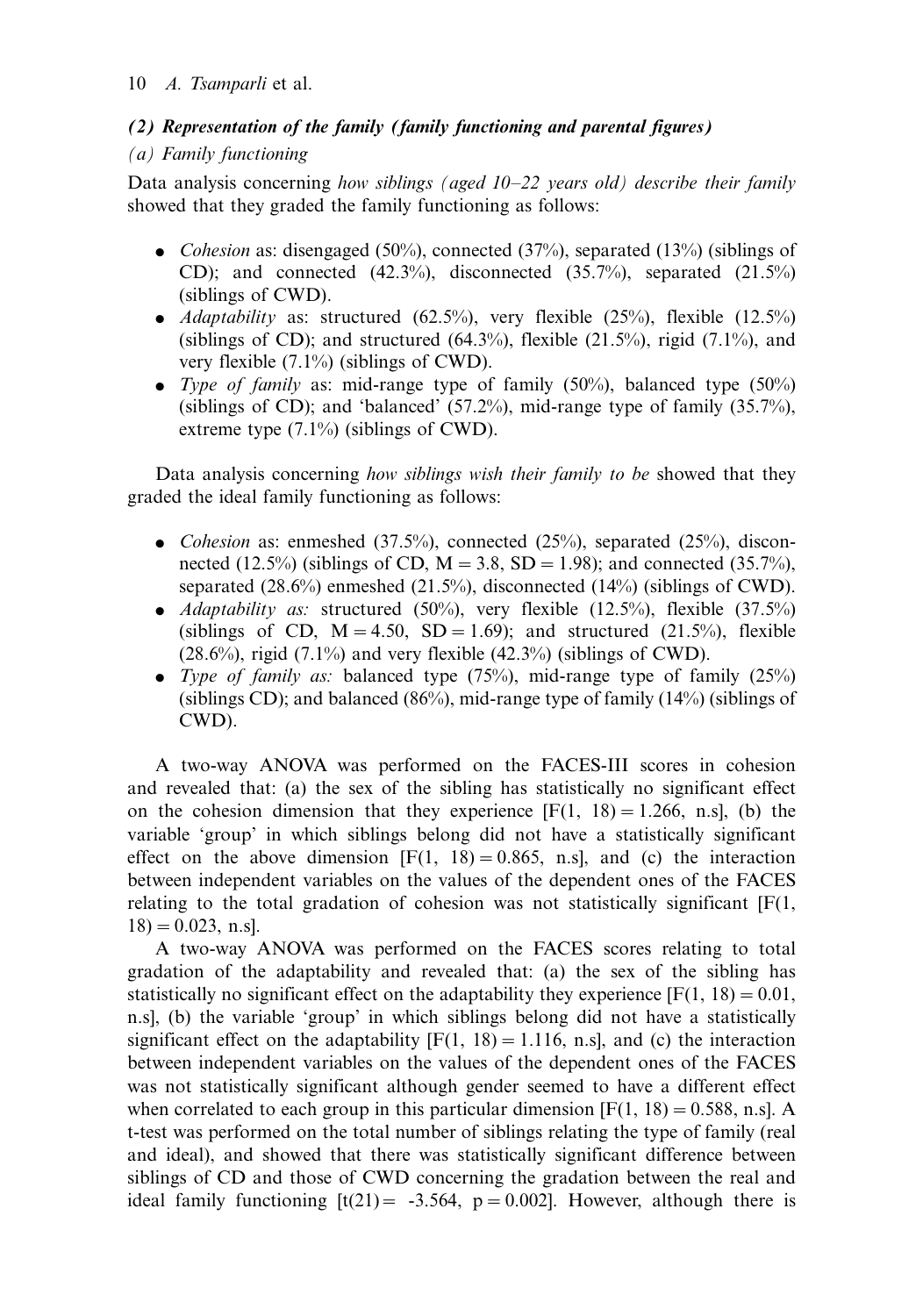significant difference, the means (4.2 and 5.2) and SDs (1.32 and 1.31) correspond to the same family type: balanced.

Additionally, the chi-square analysis in the le test de dessin de famille showed that there is no statistically significant difference in the types of families drawn by siblings of both research groups  $[x^2(1) = 0.235, n.s.]$ . The percentage of siblings (in both groups) who designed an imaginary family was higher (65%) compared to those of the real one  $(55.5\%)$ . Higher percentage of siblings of CD draw the real family  $(44.5\%)$  compared to siblings of CWD  $(35.7\%)$ .

## (b) Representations of parental figures

Siblings aged  $3-10$  years old describe mainly the maternal figure as follows: Indifferent (11.1% for siblings of CWD and 35% for siblings of SCD), overprotective  $(44.5\%$  and  $5\%)$ , and passive  $(11.1\%$  and  $20\%)$ . Siblings aged  $10-22$  years old represent the maternal figure mainly as indifferent (12.5% and 35.7%), overprotective  $(25\% \text{ and } 21.5\%)$ , authoritarian/domineering and sad  $(25\% \text{ only for siblings of CD)}$ , and passive (21.5%, only for siblings of CWD) (Table 2).

Siblings of both groups (aged  $3-10$  years) describe the *paternal figure* as indifferent (33.3% and 35%), overprotective (44.5% and 10%), powerful/strong  $(11.1\%$  and  $20\%)$ , and hostile  $(11.1\%$  and  $15\%)$ . Siblings of CWD report as well as the following: cooperative  $(10\%)$ , happy  $(5\%)$ , and friendly  $(5\%)$ . Siblings' aged group 11-22 years represent paternal figure as: indifferent  $(37.5\%$  and  $28.6\%$ ), authoritarian/domineering  $(25%$  and  $28.6%)$ , tired  $(25%$  and  $14%)$ , and overprotective (12.5% and 7.1%). Other representations are: happy, friendly, and without ambition (7.1% for siblings of CWD).

The *main figures* drawn by siblings of CD (aged  $3-10$  years) are: the mother (44.5%), the father, the child itself, the sibling with disability, a friend, and an imagery sibling (11.1% for the previous parameters). Siblings of CWD draw as main figure: themselves (30%), the mother (25%), the father (20%), the siblings (10%), and a friend  $(5\%)$ .

|                               |                           | Siblings aged group $3-10$ years | Siblings aged group 10-22 years |                             |  |
|-------------------------------|---------------------------|----------------------------------|---------------------------------|-----------------------------|--|
| Maternal figure               | Siblings of CD<br>$N = 9$ | Siblings of CWD<br>$N = 20$      | Siblings of CD<br>$N = 8$       | Siblings of CWD<br>$N = 14$ |  |
| Indifferent                   | $1(11.1\%)$               | 7(35%)                           | $1(12.5\%)$                     | $5(35.7\%)$                 |  |
| Overprotective                | 4 $(44.5\%)$              | 1(5%)                            | 2(25%)                          | $3(21.5\%)$                 |  |
| Passive                       | $1(11.1\%)$               | 4 $(20\%)$                       |                                 | $3(21.5\%)$                 |  |
| Cooperative/Helpful           |                           | $6(30\%)$                        |                                 | $1(7.1\%)$                  |  |
| Authoritarian/<br>Domineering | $1(11.1\%)$               | 1(5%)                            | 2(25%)                          |                             |  |
| Powerful/Strong               | $1(11.1\%)$               |                                  | $1(12.5\%)$                     |                             |  |
| Energetic                     |                           | 1(5%)                            |                                 | $1(7.1\%)$                  |  |
| Sad                           |                           |                                  | 2(25%)                          |                             |  |
| Tired                         | $1(11.1\%)$               |                                  |                                 |                             |  |
| Without ambitions             |                           |                                  |                                 | $1(7.1\%)$                  |  |
| Total                         | $9(100\%)$                | $20(100\%)$                      | $8(100\%)$                      | 14 $(100\%)$                |  |

Table 2. Maternal figure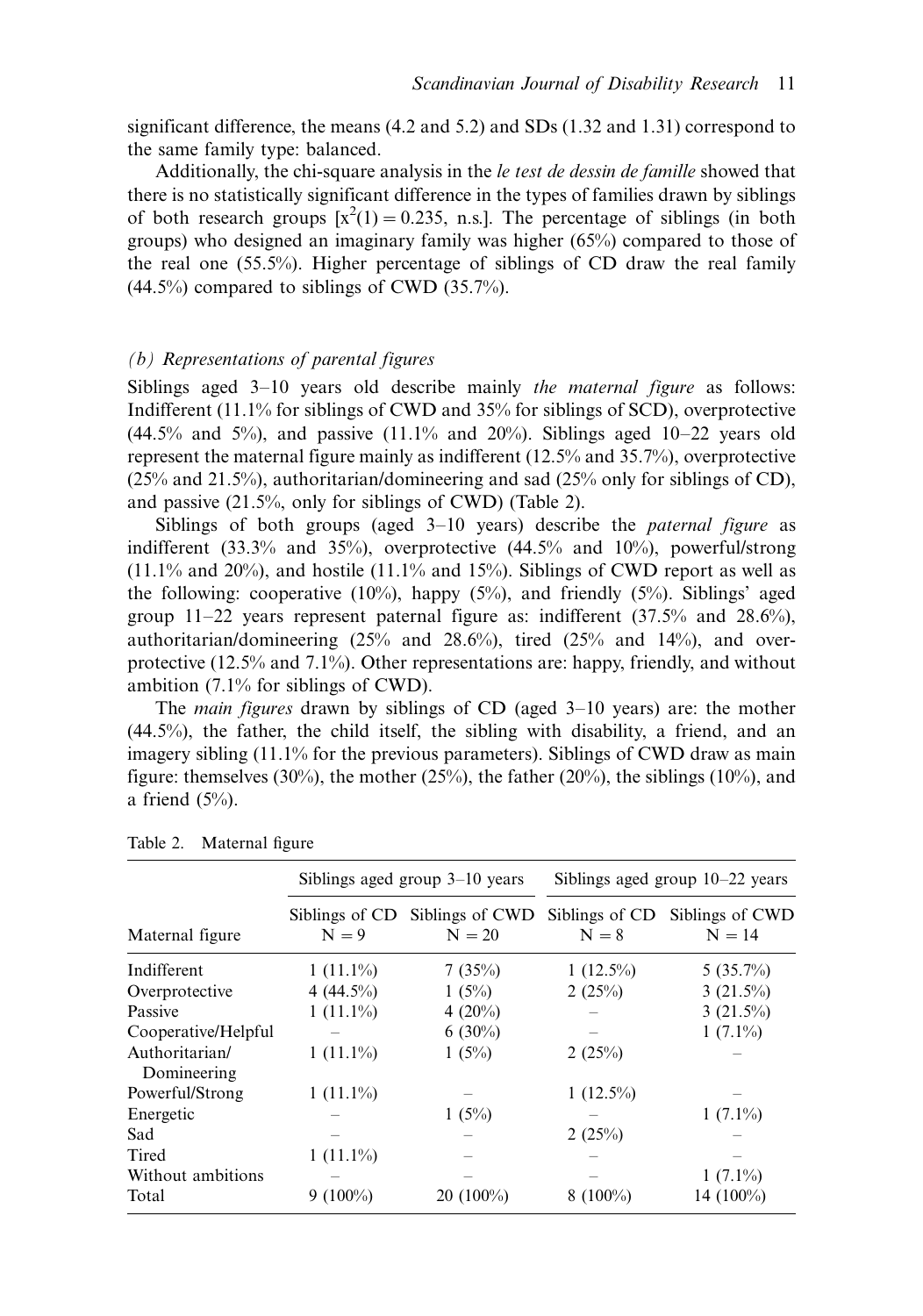|                       | Siblings aged group $3-10$ years |                             | Siblings aged group $10-22$ years |                             |  |
|-----------------------|----------------------------------|-----------------------------|-----------------------------------|-----------------------------|--|
| Social<br>environment | Siblings of CD<br>$N = 9$        | Siblings of CWD<br>$N = 20$ | Siblings of CD<br>$N = 8$         | Siblings of CWD<br>$N = 14$ |  |
| Indifferent           | $3(33.3\%)$                      | 13 $(65\%)$                 | 2(25%)                            | $7(50.5\%)$                 |  |
| Hostile               | $5(55.6\%)$                      | 5(25%)                      | 4 $(50\%)$                        | $3(21.5\%)$                 |  |
| Friendly              |                                  | 1(5%)                       |                                   | 2(14%)                      |  |
| Passive               | $1(11.1\%)$                      |                             | $1(12.5\%)$                       | 2(14%)                      |  |
| Happy                 |                                  | 1(5%)                       |                                   |                             |  |
| Sad                   | $\overline{\phantom{a}}$         |                             | $1(12.5\%)$                       | $\overline{\phantom{a}}$    |  |
| Total                 | $9(100\%)$                       | $20(100\%)$                 | $8(100\%)$                        | 14 (100%)                   |  |

Table 3. Conception of social environment

## (c) Representations of social environment

Social environment is experienced mainly as hostile by siblings aged  $3-10$  years old (55.6% in families raising a CD and 25% in families raising CWD) and indifferent  $(33.3\%$  and  $65\%)$ . Siblings aged  $10-22$  years old experience social environment mostly as hostile (50% and 21.5%), indifferent (25% and 50.5%), and passive (12.5% and 14%) (Table 3).

## (3) Siblings' relationship

Results suggest that there is a significant difference in the rate of rivalry between siblings (of CD or CWD). Due to the importance of this finding and given the fact that the number of siblings of CD was small  $(N = 9)$ , the chi-square test was used and a statistically important difference was found between the two groups, as far as sibling rivalry is concerned  $[x^2(1) = 4.488, p = 0.034]$ . The percentage of siblings of CD who experience sibling rivalry was 55.5%, while the corresponding percentage of siblings of CWD was 90%.

Sibling rivalry as reported by parents seems to be much higher in the families of children without disabilities (Table 4). As typically expressed by a father of a CD,

| Siblings' relationship                                   | Father of a<br>CD<br>$N = 20$ | Mother of a<br>CD<br>$N = 20$ | Mother of<br><b>CWD</b><br>$N = 20$ | Mother of<br><b>CWD</b><br>$N = 20$ |
|----------------------------------------------------------|-------------------------------|-------------------------------|-------------------------------------|-------------------------------------|
| Protective relationship                                  | 7(35%)                        | 7(35%)                        | 3(15%)                              | 4 $(20\%)$                          |
| Relationship of ambivalence:<br>love and rivalry         | $6(30\%)$                     | $6(30\%)$                     | 5(25%)                              | $6(30\%)$                           |
| Rivalry                                                  |                               | 1(5%)                         | $8(40\%)$                           | 7(35%)                              |
| Competitive relationship                                 | 1(5%)                         | 1(5%)                         | 4 $(20\%)$                          | 3(15%)                              |
| Distance from the child with<br>disabilities             | 3(15%)                        | 3(15%)                        |                                     |                                     |
| Siblings in parental role/<br>Parentified                | $2(10\%)$                     | 1(5%)                         |                                     |                                     |
| Complaints' expression for their<br>neglect/Infantilized | 1(5%)                         | 1(5%)                         |                                     |                                     |
| Total                                                    | $20(100\%)$                   | $20(100\%)$                   | $20(100\%)$                         | $20(100\%)$                         |

Table 4. Siblings' relationship as reported by parents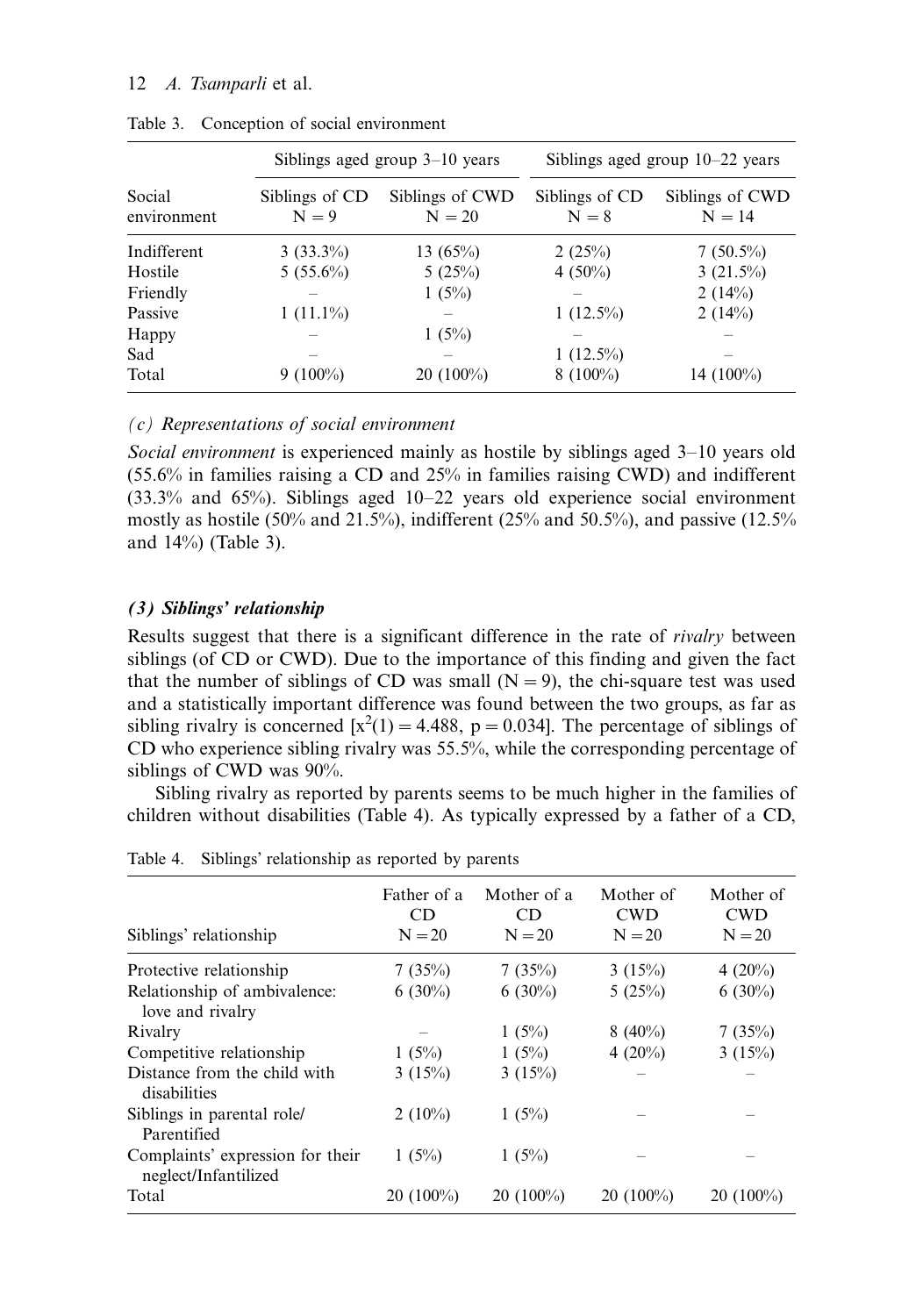'...they seem to be in a continuous rivalry. The little one feels very jealous towards the older one'. Also, siblings of CD are mainly protective towards their brother/sister, while in families with CWD the percentage of protective behaviour of siblings is much lower. A father of a CD reports: 'They get on quite well, the elder ones [siblings] love him [CD], take care of him. Luckily, they have a very good relationship'. A mother with a child with disabilities says: 'I believe they are getting on very well. She [CD], as she is younger, sees her brother as if he were God. He is particularly attached to her, too'. An approximately equal percentage of parents describe the siblings'relationship as an ambivalent one: between love and rivalry or a relation of rivalry. A mother with a CD reports: 'I think that the elder ones feel annoyed by the little one [CD]. At the same time I feel they love her... but there are times when they reprimand her because she doesn't understand how much she annoys them'. A father with a CD says: 'You know... they sometimes fight... then they are together again... loving each other again. You know, like all children do'. Another kind of sibling interaction that parents (mainly with CWD) report is that of competitive relationship.

In the semi-structured interviews of parents of CD, three dimensions of the siblings' interactions may be discerned:

- $\bullet$  *Distanced:* Siblings are not involved in the care of the CD (15%). Their interaction with their sibling with disabilities is limited and they seem to adopt a distanced attitude. Siblings seem to impose strict boundaries towards the CD. Parents feel that the CD is excluded, while sibling's behaviour is interpreted as: '...they keep a distance from their brother as if it were not their problem'. A mother with a CD reports: 'They [siblings]... see Maria [CD]... as if she were a toy. Sometimes they will play with her for a little while and then they will be absorbed with their own interests and friends. They do not spend time with her, not really... while she... she really longs to be with them. She is so happy when they are around and spend time with her'.
- *Parentified:* Siblings (mainly female ones) are assigned a parental role. A mother of a CD says: 'Helen takes care of the little one [CD] a lot. When I am at work she is the one who takes care of all his needs. She is really doing a great job'. A father of a CD reports: 'The older one [sibling] takes care of the little one [sister with disabilities]. She is like a second mother to her. Not only taking care of her but also protecting her'.
- Infantilized: Siblings present regressed, dependent behaviour. This infantile behaviour is related to the fact that they feel excluded from parental love. A mother reports: 'The little one is constantly complaining. He always tells me that I do not love him enough, that I do not pay enough attention to him and that I love John [CD] much more'.

## **Discussion**

According to the findings of the study there are no differences in the self-esteem of siblings of both research groups. This is consistent with findings of other studies (Lobato 1990; Hannah and Midlarsky 1999; Auletta and DeRossa 1991; Argirakouli and Zafeiropoulou 2003).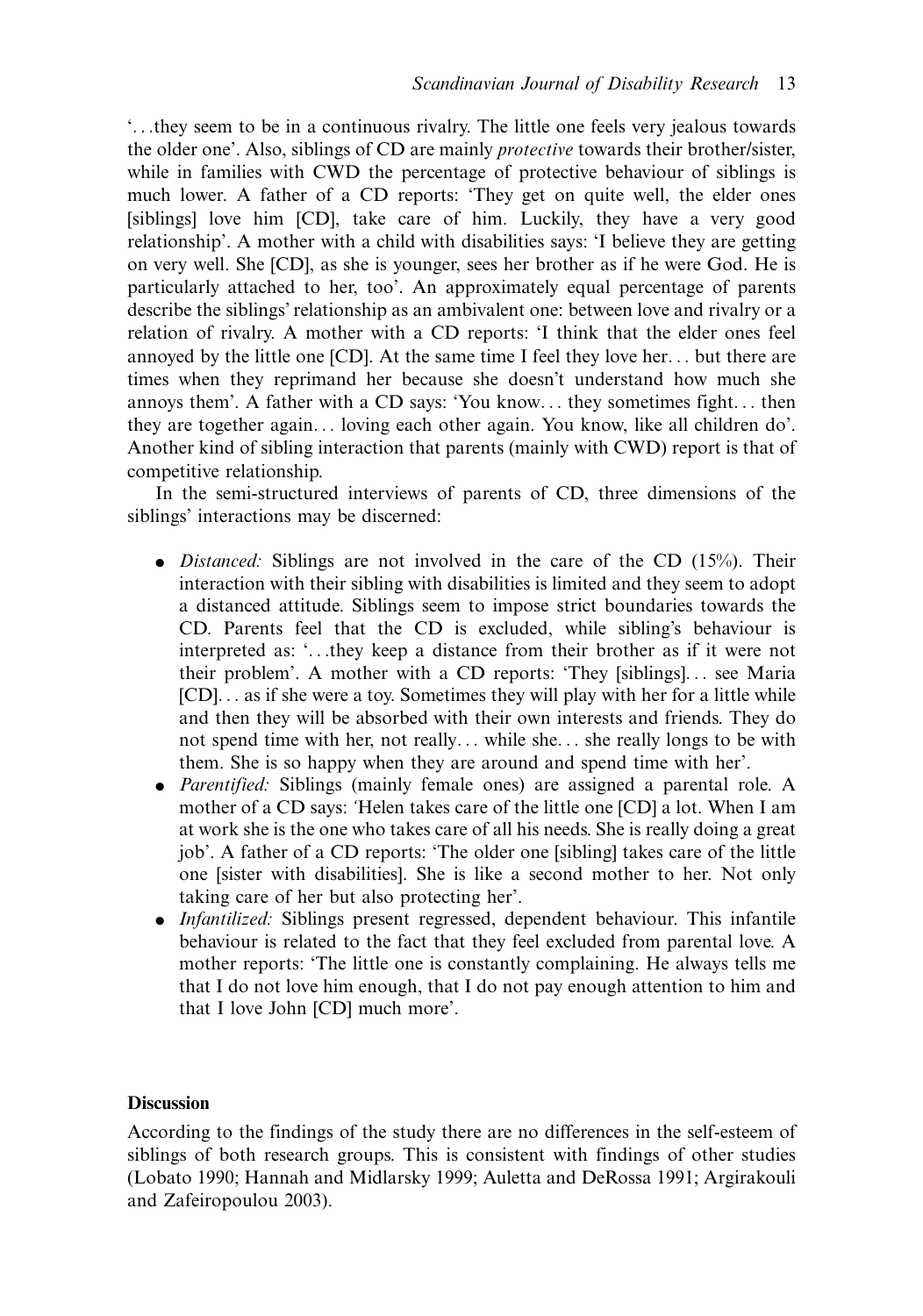There were no differences in the self-concept of siblings relating to age and family. Both research groups seem to share a common self-concept: Siblings represent themselves mainly as undifferentiated, unhappy, and safe.

Similarly, there were no statistically significant differences as far as feelings of loneliness are concerned. This finding is consistent with those of other studies (Kaminsky and Dewey 2002) but not consistent with others which suggest that the existence of a CD has a negative effect on siblings (Crnic, Friedrich, and Greenberg 1983; Byrne and Cunningham 1985).

The main needs for siblings aged  $3-10$  in families without a CD are centred around the need of material goods while for the siblings in families with a CD is centred around the avoidance of fear. This finding indicates that children in families raising a CD may experience more anxiety compared to families raising CWD. Siblings aged  $10-22$  of both research groups share the common need for protection and dependence. This finding suggests that the existence of a CD does not affect the main needs of the elder siblings.

The differences in the nature of anxieties of siblings are the following: Siblings aged  $3-10$  in families with CD are anxious about a possible attack and an illness or death, while siblings of CWD are anxious about losing material goods and love. Young siblings of CD seem to experience a greater number of stressors. This finding is consistent with those of other studies (Baker et al. 1997; Hodapp, Fidler, and Smith 1998; Dyson 2001). They seem to experience higher levels of stress and feel more threatened (fear of illness or death). They also seem to project this threat into the external reality (in the form of a possible attack). This interpretation is further strengthened by the finding that social environment is experienced by CD as hostile. Siblings (aged  $10-22$ ) of families with a CD seem to experience higher levels of anxiety associated with failure. This possibly indicates that siblings of children with disabilities are in a 'homeostatic' or 'reparative' role: parental expectations for success which cannot be fulfilled by the child with disabilities are bound to be oriented towards the siblings who are not faced with the limitations imposed by the condition of the disability.

The *attitude of siblings* in the projective test appears to be much more passive for the siblings of CWD compared to siblings of CD. This finding suggests that siblings are assigned and perform opposite roles to the CD. This can possibly be correlated with the fact that some siblings are assigned parental roles.

The representation of family functioning showed that there was no a statistically significant difference between the two research groups. This finding is consistent with other studies which support that there are no differences in family functioning among families raising CD or CWD (Dyson 1997; Lamb and Billings 1997; Magil-Evans et. al 2001). All siblings estimate that their family is balanced and they equally wish it to be so. Therefore, siblings estimate and wish their family to function in the 'healthy zone' according to the revised edition of Olson Circumplex Model (Olson 1991).

The *predominant figure* in the family drawings of the siblings of CD (aged  $3-10$ ) is the mother while siblings of CWD present as main figures, themselves, the mother, and the father. Parental figures, as found in the projective tests, differ as follows: The maternal figure is described mainly as overprotective. There is much less reference to the maternal figure as authoritarian, powerful, indifferent or sad. The maternal figure of siblings of CWD appears mainly as indifferent, cooperative, passive and overprotective. The presentation of the paternal figure is described by the majority of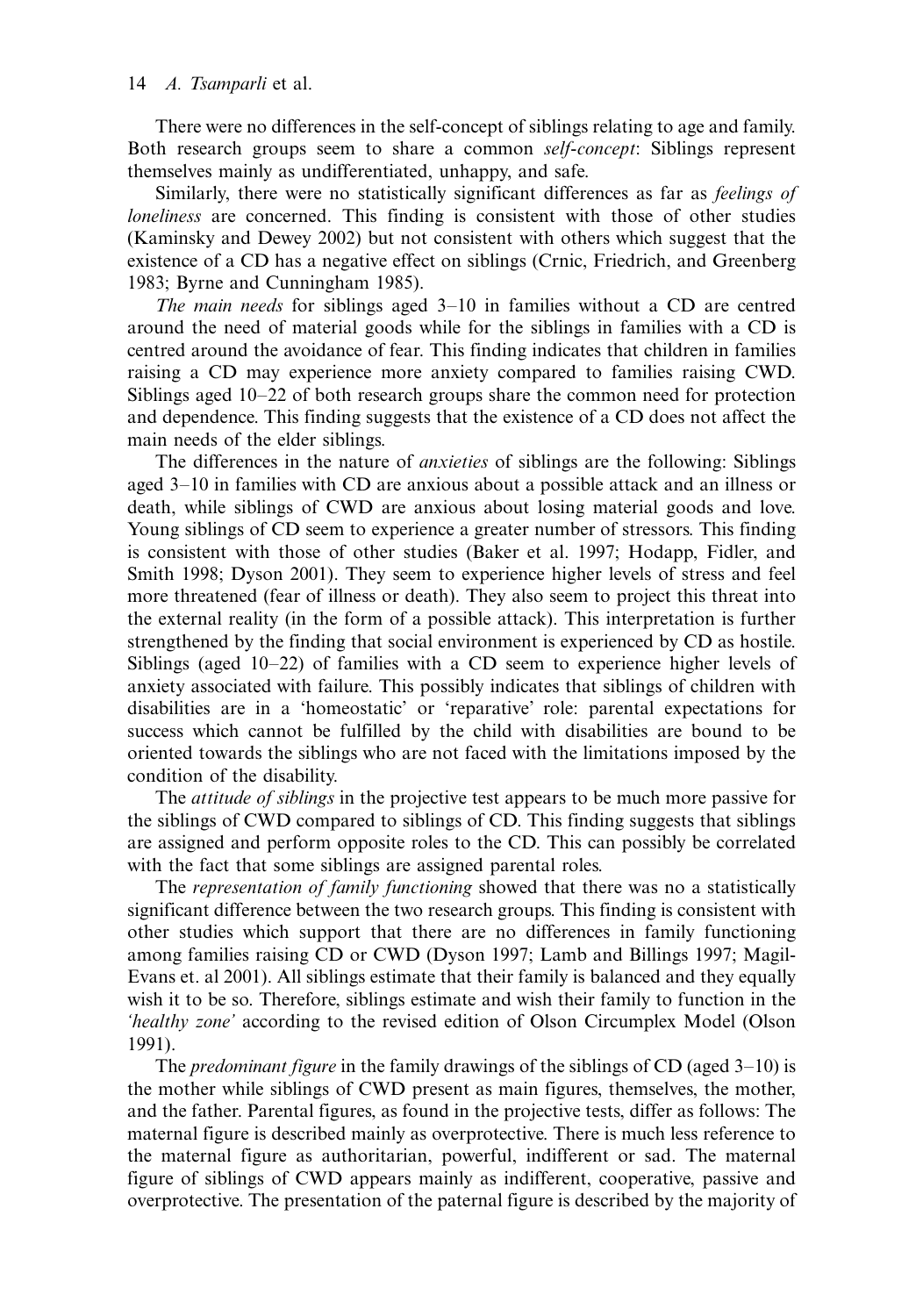the children as indifferent. Thus, the mother appears to be a highly invested figure, experienced to a much higher degree as overprotective in the families raising a CD compared to families of CWD. This finding can be related to the condition of the disability (McKeith 1973; Dale 1996). The father is experienced as indifferent by siblings of all families. This finding may be related to the role of father in the Greek family. In Greek families, the father's role in the upbringing of children is peripheral. On the contrary, the mother is expected to have the main responsibility for the upbringing of children (Georgas 1999).

Finally, the social environment is experienced mainly as hostile by siblings of CD of both age groups. This finding is not consistent with those of other studies (McKinney and Peterson 1987; Sloper et al. 1991; Sloper and Turner 1993; Dale 1996). This may be explained by the fact that Greek families with a CD have limited networks of support and are marginalized by Greek society (Antzakli-Xanthopoulou 2003; Tsibidaki 2007; Tsibidaki and Tsamparli 2007). Their main networks of support are restricted to family of origin, friends, religion, other families with a CD and specialists. The families raising a CD do not feel sufficiently supported by social structures (school, intervention centres). This is due to the fact that the geographically remote regions of Greece suffer from a lack of infrastructure to support these families. Therefore, these families feel anxiety and anger because of the lack of social support (services, specialized personnel) and discriminatory practices. Siblings (of both age groups) in the families raising CWD experience social environment as indifferent.

The findings of the study related to sibling's relationship (as reported by parents) suggest that siblings of CD have ambivalent feelings and, at the same time, they are protective towards their brother/sister. The reactions of siblings, as reported by parents in their semi-structured interviews, can be categorized as follows:

- Siblings are distanced. Their involvement with their brother/sister with disabilities is very limited. A possible interpretation of the sibling's reaction is that by imposing clear and strict boundaries they safeguard their autonomy by safeguarding their own vital space. This attitude may partly be due to the difference in age. Another possible interpretation is that the condition of the disability could be experienced as a source of anxiety and therefore threatening to the autonomy of the sibling due to the excessive demands for care imposed by its existence. Further research is necessary in order to bring to light this interpretation.
- Siblings are parentified. This parentification is associated with the sex, since females are usually in this role. Furthermore females are the main providers of care in the Greek family.
- Sibling's behaviour can be qualified as 'needy'. The continuous complaining can be related to regressive behaviour. Their dependent behaviour is possibly related either to the fact that they feel frustrated and threatened because they feel they do not receive enough attention and care from parents. It appears, therefore, that siblings of children with disabilities may relate in different ways to their brother/sister. This finding is consistent to those of other studies (Stoneman, Brody, and Davis 2002).

An important finding (projective tests) of the study is that there is a statistically significant difference in sibling rivalry. Siblings of CWD present higher levels of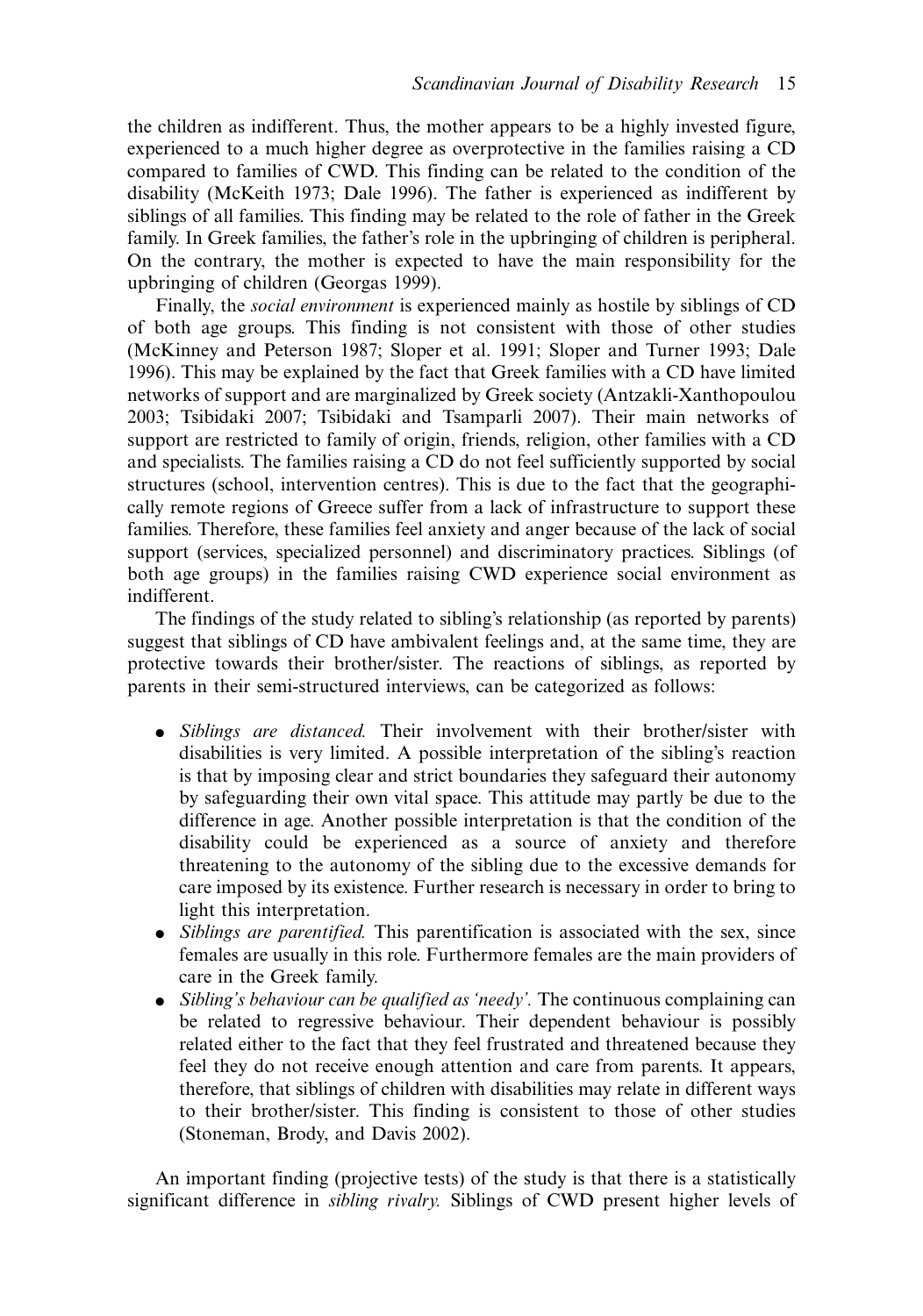rivalry compared to siblings of CD. Also, a greater percentage of parents of CWD refer to the rivalry of their children while this reference by parents of CD is lower. This finding is consistent with those of other studies (Nixon and Cummings 1991; Stoneman 2001). A possible interpretation of this finding is that the condition of the disability makes it more difficult for siblings to express feelings of rivalry. They seem to either regress to needy behaviour, to take up parental roles, or to keep at a distance. Open sibling rivalry presupposes two rivals perceived as 'equally' strong. The child with disabilities is often experienced as the 'weak' member of the family.

## Limitations

There are limitations associated with this study, and therefore results should be interpreted with appropriate caution. First, the sample was heterogeneous as far as the age group of siblings is concerned. This is so because in the Greek family the majority of children live in the family home till very late (usually they leave when they get married). Second, the study's sample inclusion criteria indicated that only one child in the family was diagnosed with severe disabilities; results may vary if more than one member has disabilities. Therefore, generalizing the results to other families with siblings of CD should be approached cautiously, and replication studies are encouraged. Third, most of the contingency tables that appear here have a large number of expected frequencies below five. Even though it is acceptable in larger contingency tables to have up to 20% of expected frequencies below five, the result is a loss of statistical power (Field 2005). Therefore, the chi-square tests performed on the data in the tables are not reported because they may not be accurate. Equally, it is worth commented that due to small Ns our non-significant findings may not be conclusive. Finally, alternative instruments could be used. Specifically, because this study was mostly based on qualitative data (projective tests, self-perception tests), a quantitative study with siblings and especially other data instruments (e.g. siblings' relation questionnaires or interviews) is needed.

## Conclusions and implications for practice

The findings of the present study suggest that siblings of CD are not at risk as far as their self-esteem, self-concept, feelings of loneliness, and representation of family functioning is concerned. Still, they seem to be at risk associated with the following findings: The fact that they have difficulties in expressing rivalry means that they are not in contact with their hostile feelings and therefore they may face difficulties in managing the 'normal' expression of hostility. Equally, the fact that they present regressive (needy) behaviour or take up parental roles or keep at a distance may hinder their maturational process towards individuation. The family practitioners, clinicians, and educators will have to take into consideration the above findings when working with a family raising a CD. Finally, future research efforts should be directed to the area of siblings and document further the already expressed position that siblings should be involved in the provision and treatment of the CD.

## References

Antzakli-Xanthopoulou, E. 2003. Family with a child with disabilities [in Greek]. PhD diss., University of Athens.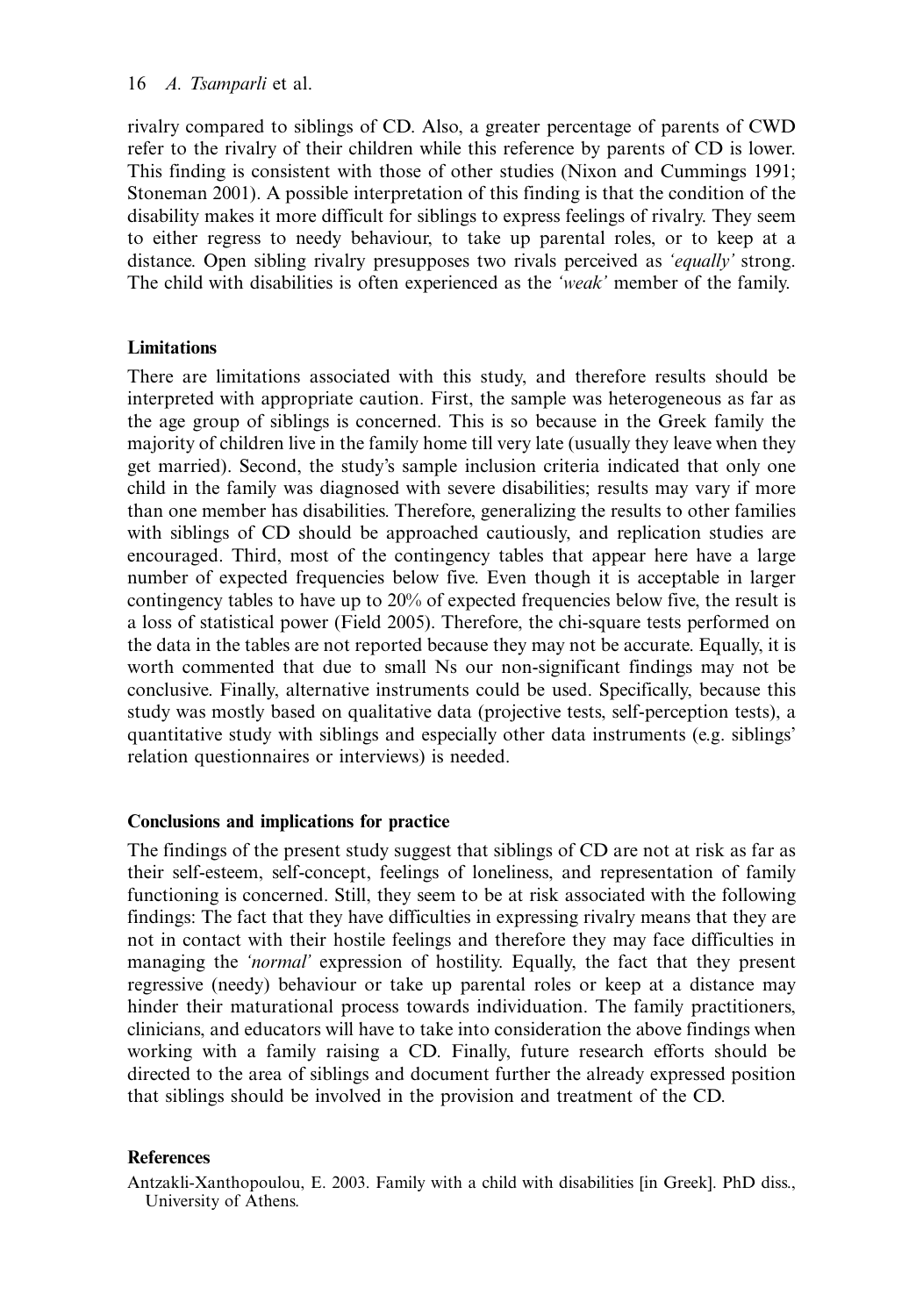- Argirakouli, E., and M. Zafeiropoulou. 2003. The influence of disabled children in their siblings' self-esteem [in Greek]. Pedagogical Review 36: 135–53.
- Asher, S., and V. Wheeler. 1985. Children's loneliness: A comparison of rejected and neglected peer status. Journal of Consulting and Clinical Psychology 53: 500–5.
- Auletta, R., and A. DeRosa. 1991. Self concepts of adolescent siblings of children with mental retardation. Perceptual and Motor Skills 73: 211-4.
- Baker, B., J. Blacher, C. Kopp, and B. Kraemer. 1997. Parenting children with mental retardation. International Review of Research in Mental Retardation 20: 1-45.
- Beitin, B. 2008. Qualitative research in marriage and family therapy: Who is in the interview? Contemporary Family Therapy 30: 48-58.
- Bellak, L., and S. Sorel-Bellak. 1968. Children Apperception Test (CAT), 11th ed. New York: CPS.
- Blacher, D. 1984. Severely handicapped young children and their families: Research in review. Orlando, FL: Academic.
- Blascovich, J., and J. Tomaka. 1991. Measures of self-esteem. In Measures of personality and social psychological attitudes, ed. J.P. Robinson, P.R. Shaver and L.S. Wrightsman, Vol. I, 11560. San Diego, CA: Academic Press.
- Byrne, E., and C. Cunningham. 1985. The effects of mentally handicapped children on families: A conceptual framework. Journal of Child Psychology and Psychiatry 26: 847–64.
- Contact a Family. 2001. Caf factsheet: Siblings. Available at<http://www.sibspace.org> (accessed 5 May 2002).
- Coopersmith, S. 1967. The antecedents of self-esteem. San Francisco: Freeman.
- Corman, L. 1990. Le test de dessin de famille. Paris: Presse Universitaires de France.
- Cox, A. 1994. Interviews with parents. In Child psychiatry: Modern approaches, 3rd ed, ed. M. Rutter, L. Hersov and E. Taylor, 22–33. Oxford : Blackwell Scientific.
- Crnic, K., W. Friedrich, and M.T. Greenberg. 1983. Adaptation of families with mentally retarded children: A model of stress, coping and family ecology. American Journal of Mental Deficiency 88: 125-38.
- Cuskelly, M., and P. Gunn. 2000. Sibling relationships in families with a child with Down syndrome. Seattle, WA: International Association for the Study of Intellectual Disability.
- Dale, N. 1996. Working with families of children with special needs. London: Routledge.
- Derouin, D., and P. Jessee. 1996. Impact of a chronic illness in childhood: Siblings' perceptions. Issues in Comprehensive Paediatric Nursing 19: 135–47.
- Dyson, L. 1997. Fathers and mothers of school-age children with developmental disabilities: Parental stress, family functioning, and social support. American Association on Mental Retardation 102, no. 3: 267-79.
- Dyson, L. 2001. Response the presence of a child with disabilities: Parental stress and family functioning over time. American Journal of Mental Retardation 98: 207-18.
- Encyclopedia of Mental Disorders. 2007. Thematic Apperception Test. Available at [http://www.](http://www.minddisorders.com/Py-Z/Thematic-Apperception-Test.html) [minddisorders.com/Py-Z/Thematic-Apperception-Test.html](http://www.minddisorders.com/Py-Z/Thematic-Apperception-Test.html) (accessed 20 February 2008).
- Eisenberg, L., B. Baker, and J. Blacher. 1998. Siblings of children with mental retardation living at home or in residential placement. Journal of Child Psychology and Psychiatry 39, no. 3: 355-63.
- Engstrom, I. 1992. Psychological problems in siblings of children and adolescents with IBP. European Child and Adolescent Psychiatry 1: 24–33.
- Field, A. 2005. Discovering statistics using SPSS, 2nd ed. London: Sage.
- Gallo, A., and C. Szychlinski. 2003. Self-perception and family functioning in healthy schoolage siblings of children with asthma and diabetes, and healthy children. Journal of Family Nursing 9, no. 4: 414-34.
- Georgas, J. 1999. Psychological consequences of family structure and function: A crosscultural approach. *Psicologia Italiana* 17: 38-42.
- Hare, B. 1985. The Hare general and area specific (school, peer, and home) self-esteem scale. New York: SUNY Stony Brook.
- Hannah, M., and E. Midlarsky. 1999. Competence and adjustment of siblings of children with mental retardation. American Journal on Mental Retardation 104, no. 1: 22-37.
- Hodapp, R., D. Fidler, and A. Smith. 1998. Stress and coping in families of children with Smith-Magenis syndrome. Journal of Intellectual Disability Research 42, no. 5: 331–40.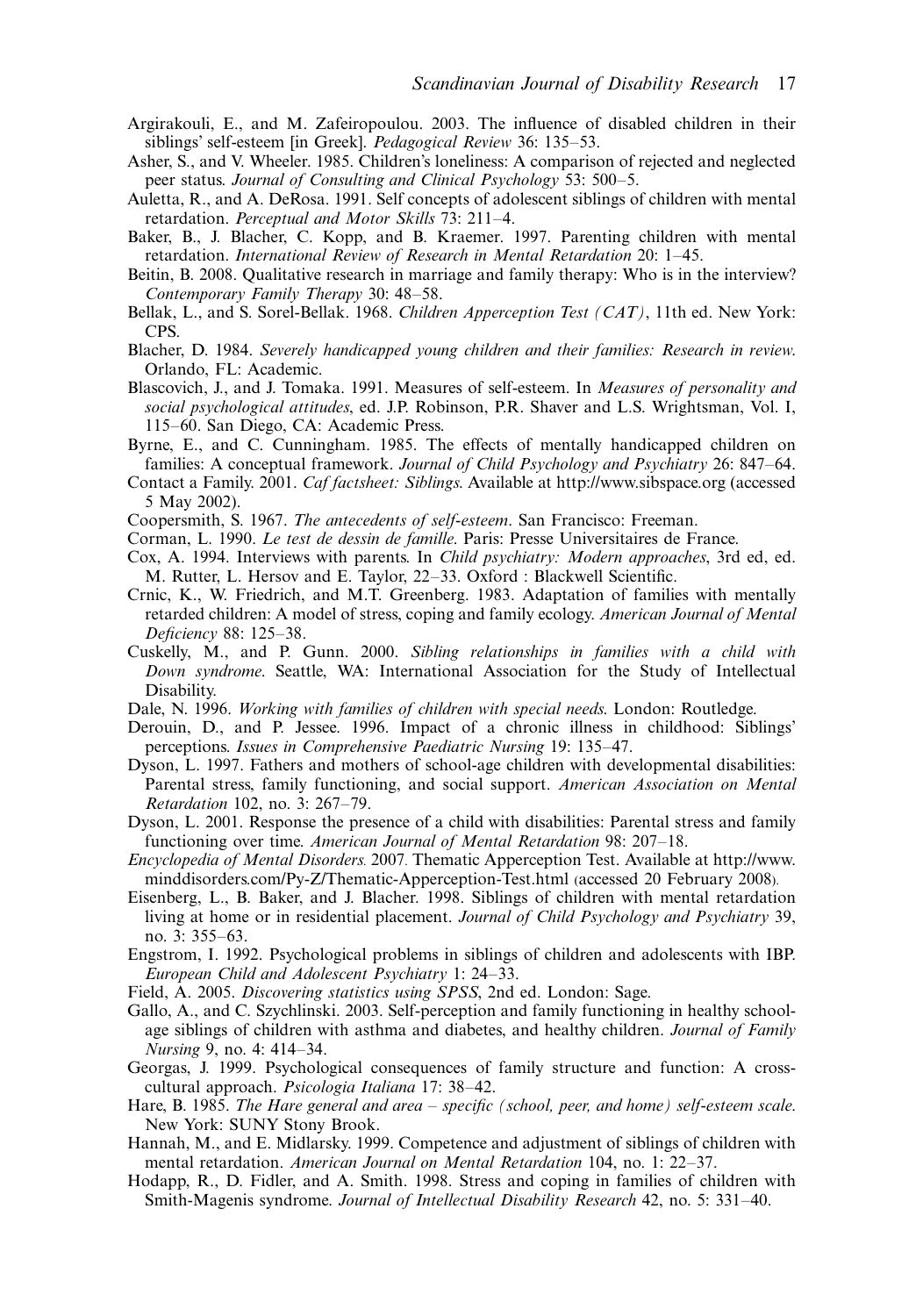- Kaminsky, L., and D. Dewey. 2002. Psychosocial adjustment in siblings of children with autism. Journal of Child Psychology and Psychiatry 43, no. 2: 225-32.
- Lamb, M., and L. Billings. 1997. Fathers of children with special needs. In The role of father in child development, ed. M. Lamb, 179-90. New York: John Wiley.
- Lipsitt, L. 1958. A self-concept scale for anxiety. Child Development 29: 463-72.

Lobato, D. 1990. Brothers, sisters and special needs. Baltimore: Paul H. Brookes.

- Magil-Evans, J., J. Darrah, K. Pain, R. Adkins, and M. Kratochvil. 2001. Are families with adolescents and young adults with cerebral palsy the same as other families? Developmental Medicine and Child Neurology 43: 466-72.
- McKeith, R. 1973. The feelings and behaviour of parents of handicapped children. Developmental Medicine of Child Neurology 15: 24–7.
- McKinney, B., and R.A. Peterson. 1987. Predictors of stress in parents of developmentally disabled children. *Journal of Pediatric Psychology* 12, no. 1: 133–50.
- Murray, H. 1943. Thematic Apperception Test. Cambridge, MA: Harvard University Press.
- Nixon, C., and E. Cummings. 1999. Sibling disability and children's reactivity to conflicts involving family members. Journal of Family Psychology 13: 274–85.
- Olson, D.H. 1986. Circumplex model VII: Validation studies and FACES-III. Family Process  $25: 337 - 51.$
- Olson, D.H. 1991. Commentary: Three-dimensional (3-D) circumplex model and revised scoring of FACES-III. Family Process 30: 74–9.
- Peplau, L., and D. Perlman. 1982. Perspectives on loneliness. In *Loneliness: A sourcebook of* current theory, research and therapy, ed. L. Peplau and D. Perlman,  $1-20$ . New York: John Wiley and Sons.
- Powell, T., and P.A. Gallagher. 1993. Brothers and sisters: A special part of exceptional families, 2nd ed. Baltimore, MD: Paul H. Brookes.
- Purcell, S., and F. Floyd. 1999. Perceptions of siblings relationships with children who have disabilities and behaviour problems. Paper presented at the Gatlinburg Conference on Research and Theory in Mental Retardation and Developmental Disabilities, March, in Charleston, SC.
- Seligman, M., and B. Darling. 2007. Ordinary families, special children, 3rd ed. New York: The Guilford Press.
- Sloper, P., C. Knussen, S. Turner, and C. Cunningham. 1991. Factors related to stress and satisfaction with life in families of children with Down's syndrome. Journal of Child Psychology and Psychiatry 32: 655-76.
- Sloper, P., and S. Turner. 1993. Risk and resistance factors in the adaptation of parents of children with severe physical disability. Journal of Child Psychology and Psychiatry 34:  $167 - 88.$
- Stalikas, A., S. Triliva, and P. Roussi. 2002. Psychometric instruments in Greece [in Greek]. Athens: Greek Letters.
- Stoneman, Z. 2001. Supporting positive sibling relationships during childhood. Mental Retardation and Developmental Disabilities Research Reviews 7: 134-42.
- Stoneman, Z., and P. Berman. 1993. The effects of mental retardation, disability and illness on sibling relationships. Baltimore: Brookes.
- Stoneman, Z., and G. Brody. 1981. Strengths inherent in sibling interactions involving a retarded child: A functional role theory approach. Unpublished manuscript, Department of Child and Family Department, University of Georgia.
- Stoneman, Z., G. Brody, and C. Davis. 2002. Role relations between children who are mentally retarded and their older siblings: Observations in three in-home contexts. Research in Developmental Disabilities 10, no. 1:  $61-76$ .
- Tritt, S., and L. Esses. 1988. Psychosocial adaptation of siblings of children with chronic medical illness. American Journal of Orthopsychiatry 58: 211-20.
- Tsibidaki, A. 2007. Child with special needs, family and school: A relation of interaction [in Greek]. Athens: Atrapos.
- Tsibidaki, A., and A. Tsamparli. 2007. Support networks for the Greek family with preschool or school age disabled children. Electronic Journal of Research in Educational Psychology 5, no. 2: 283-306.